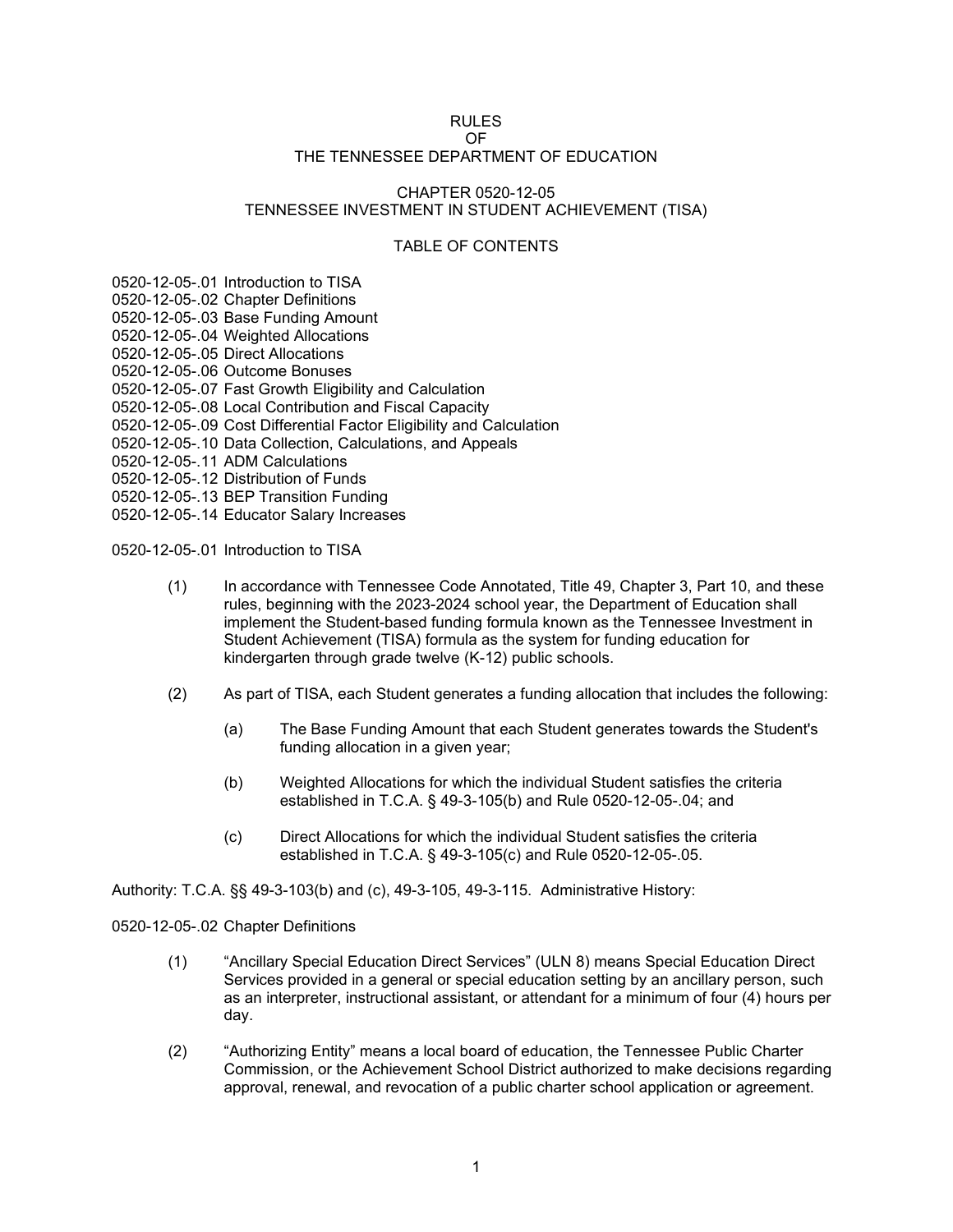- (3) "Average Daily Membership" or "ADM," pursuant to T.C.A. § 49-3-104(1), means the sum of the total number of days a student is enrolled divided by the number of days school is in session during this period.
- (4) "Base Funding Amount," pursuant to T.C.A. § 49-3-104(2), means the uniform dollar amount that each Student generates towards the Student's TISA funding allocation in a given year.
- (5) "Baseline Funding Amount," pursuant to T.C.A. § 49-3-104(3), means:
	- (a) The basic education program allocations an LEA received in the 2022-2023 school year;
	- (b) The coordinated school health grant allocations an LEA received in the 2022- 2023 school year;
	- (c) The family resource center grant allocations an LEA received from the Department in the 2022-2023 school year; and
	- (d) The school safety grant allocations an LEA received in the 2022-2023 school year.
- (6) "Career and Technical Program," pursuant to T.C.A. § 49-3-104(4), means a coordinated, non-duplicative sequence of academic and technical content that:
	- (a) Incorporates challenging state academic standards;
	- (b) Addresses academic and technical knowledge and skills, including employability skills;
	- (c) Is aligned with the needs of industries in the economy of the state, region, or local area;
	- (d) Progresses in specificity, beginning with all aspects of an industry or career cluster and leading to more occupation-specific instruction, including early postsecondary instruction;
	- (e) Has multiple entry and exit points that incorporate credentialing;
	- (f) Culminates in the attainment of a recognized credential; and
	- (g) Is established and categorized into one (1) of three (3) levels by the Department, as provided in the Department's rules, based on the additional resources required to support the program and the wage-earning potential for Students participating in the program.
- (7) "Characteristics of Dyslexia" (ULN 2) means challenges identified by the universal reading screening process or Early Warning System with accurate and fluent word recognition, spelling, and decoding as a result of deficits in three or more of the following components: phonological awareness, phonemic awareness, sound-symbol recognition, alphabet knowledge, decoding, encoding, or rapid automatic naming.
- (8) "Commissioner," pursuant to T.C.A. § 49-3-104(5), means the commissioner of education.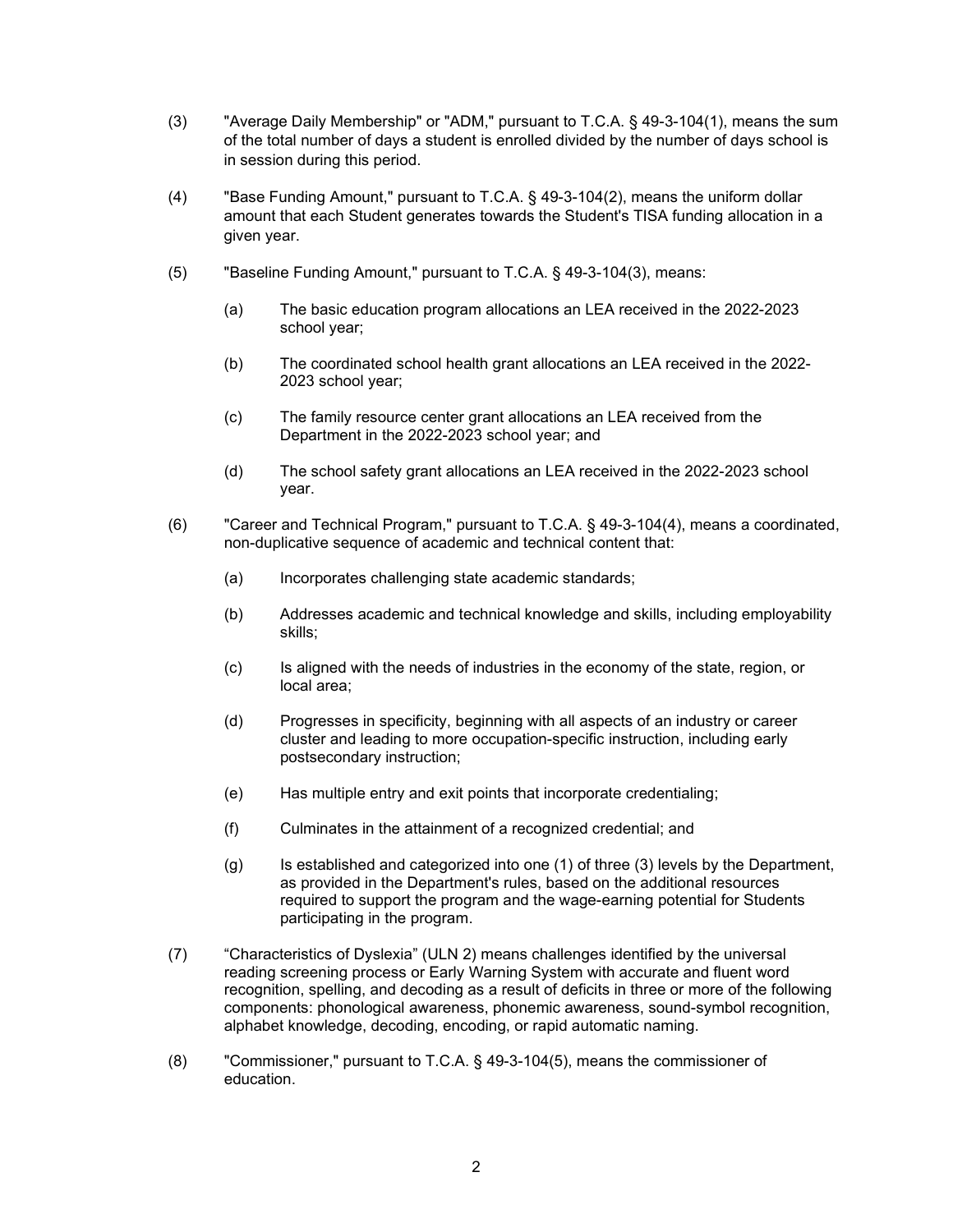- (9) "Concentrated Poverty," pursuant to T.C.A. § 49-3-104(6), means that a Student is a member in a school that is eligible for Title I schoolwide designation.
- (10) "Consultation" means services provided by licensed staff to licensed staff, with minimal special education and Related Services (if any) provided directly to the student. Consultation may include but is not limited to: discussion on the implementation of the current Individualized Education Program (IEP); review of current accommodations and progress on goals; implementation of behavior intervention plan (BIP) and/or behavior data; and/or collaboration to revise and develop future IEPs and BIPs.
- (11) "Department," pursuant to T.C.A. § 49-3-104(7), means the department of education.
- (12) "Direct Allocation," pursuant to T.C.A. § 49-3-104(8), means an allocation in addition to the Base Funding Amount for a Student expressed as a flat dollar amount.
- (13) "Direct ESL Services" means English as a Second Language (ESL) services designed for speakers of other languages and provided to English Learners pursuant to an ILP by a teacher with an ESL Endorsement.
- (14) "Dyslexia Individual Learning Plan" or "DILP" means a document developed by the LEA for students with Characteristics of Dyslexia in accordance with T.C.A. § 49-1-229 and the State Board Rule on dyslexia, that prescribes the academic goals, supports, and/or accommodations that a student may need to access the classroom instruction.
- (15) "Early Warning System" means a tool that allows school-level teams to manage a variety of leading indicator and other data that may indicate an impact on academics and/or other risk factors for high school Students.
- (16) "Economically Disadvantaged," pursuant to T.C.A. § 49-3-104(10), means, as defined in Tennessee's Every Student Succeeds Act (ESSA) plan established pursuant to the federal Every Student Succeeds Act (20 U.S.C. § 6301 et seq.), a homeless, foster, runaway, or migrant Student or a Student eligible for free or reduced-price school meals or milk through the direct certification eligibility guidelines established pursuant to 42 U.S.C. §§ 1751-1769.
- (17) "Education Information System" means the reporting system(s) used by the state which contains data about Students and other data provided by local education agencies, public charter schools, and other state applications as required by T.C.A. § 49-1-209.
- (18) "English Learner" means a non-English language background Student who qualifies for ESL services via a Department-approved English Language Proficiency screener.
- (19) "English Learner Tier I Services" (ULN 2) means:
	- (a) Transition supports as outlined in the Student's ILP for transitional English Learners who have met the exit criteria for the ESL program in accordance with the State Board's rules on ESL programs and are in year 1 or 2 after exiting;
	- (b) Indirect ESL services in accordance with the State Board's rules on ESL programs for English Learners whose parent(s) or legal guardian(s) have waived Direct ESL Services; or
	- (c) ESL services for Long-Term English Learners.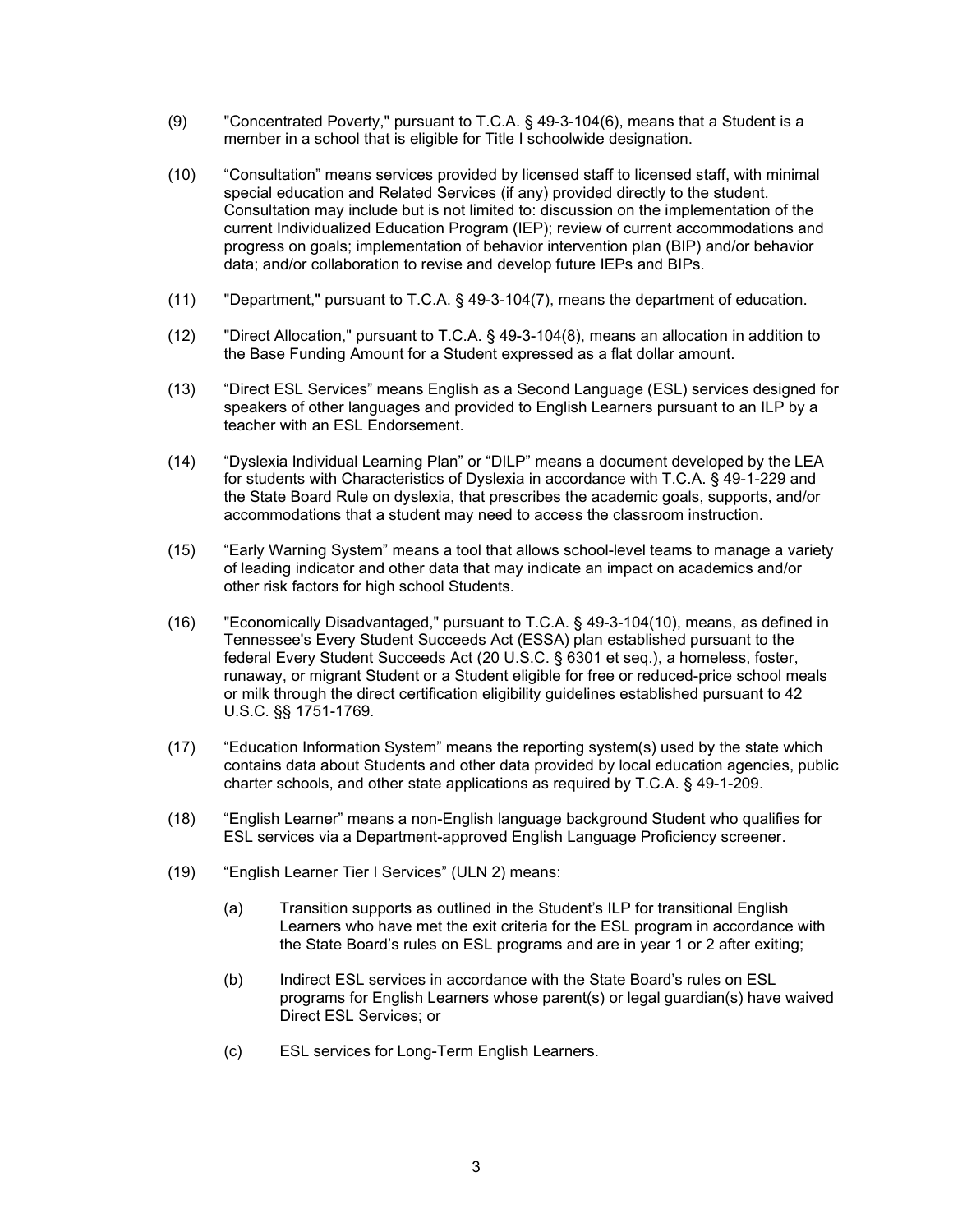- (20) "English Learner Tier II Services" (ULN 4) means Direct ESL Services and academic and career-readiness supports that provide access to classroom instruction for English Learners in grades 4-12, as outlined in the student's ILP.
- (21) "English Learner Tier III Services" (ULN 5) means Direct ESL Services and languagefocused supports for English Learners in grades K-3, as outlined in the Student's ILP.
- (22) "Existing Educator," pursuant to T.C.A. § 49-3-104(11), means an individual who is evaluated pursuant to § 49-1-302(d)(2) and who provides direct service to Students at school sites.
- (23) "Fiscal Capacity," pursuant to T.C.A. § 49-3-104(12), means the percentage of the local share that a county must contribute.
- (24) "Fiscal Capacity Calculation," pursuant to T.C.A. § 49-3-104(13), means the formula evaluated by the Comptroller of the Treasury and approved by the State Board that determines Fiscal Capacity as the average of the Fiscal Capacity estimates generated by the formula established by the Boyd Center for Business and Economic Research (CBER) at the University of Tennessee and the formula established by the Tennessee Advisory Commission on Intergovernmental Relations (TACIR).
- (25) "High-Support Special Education Direct Services" (ULN 7) means Special Education Direct Services and/or Related Services provided in the general or special education setting by certified or non-certified staff totaling more than or equal to fourteen (14), but less than twenty-three (23) hours per week.
- (26) "High Wage Occupations" as defined by the Tennessee Department of Labor and Workforce Development Systems (TDLWD) means occupations with entry wages twenty percent (20%) greater than the median entry state wage to be determined using workforce development information.
- (27) "In Demand Occupations" as defined by Tennessee Higher Education Commission (THEC) means:
	- (a) Occupations having a median wage which is at least eighty percent (80%) of the median wage for the region as determined by an analysis conducted by TDLWD at the statewide level and for each local workforce development area totaling ten (10) regions statewide plus nine (9) local workforce development regions;
	- (b) Occupations meeting a threshold of 0.04 percent of the region's total employment as published by the Tennessee Department of Labor and Workforce Development; and
	- (c) Occupations meeting at least two (2) of the following three (3) criteria:
		- 1. The ratio of job postings to the number of individuals employed in an occupation is greater than or equal to the median ratio for all occupations in the region;
		- 2. The ratio of hires to the number of individuals employed in an occupation is greater than or equal to the median ratio for all occupations in the region; or
		- 3. The ratio of projected annual job openings to employment for an occupation is greater than or equal to the median ratio for all occupations in the region.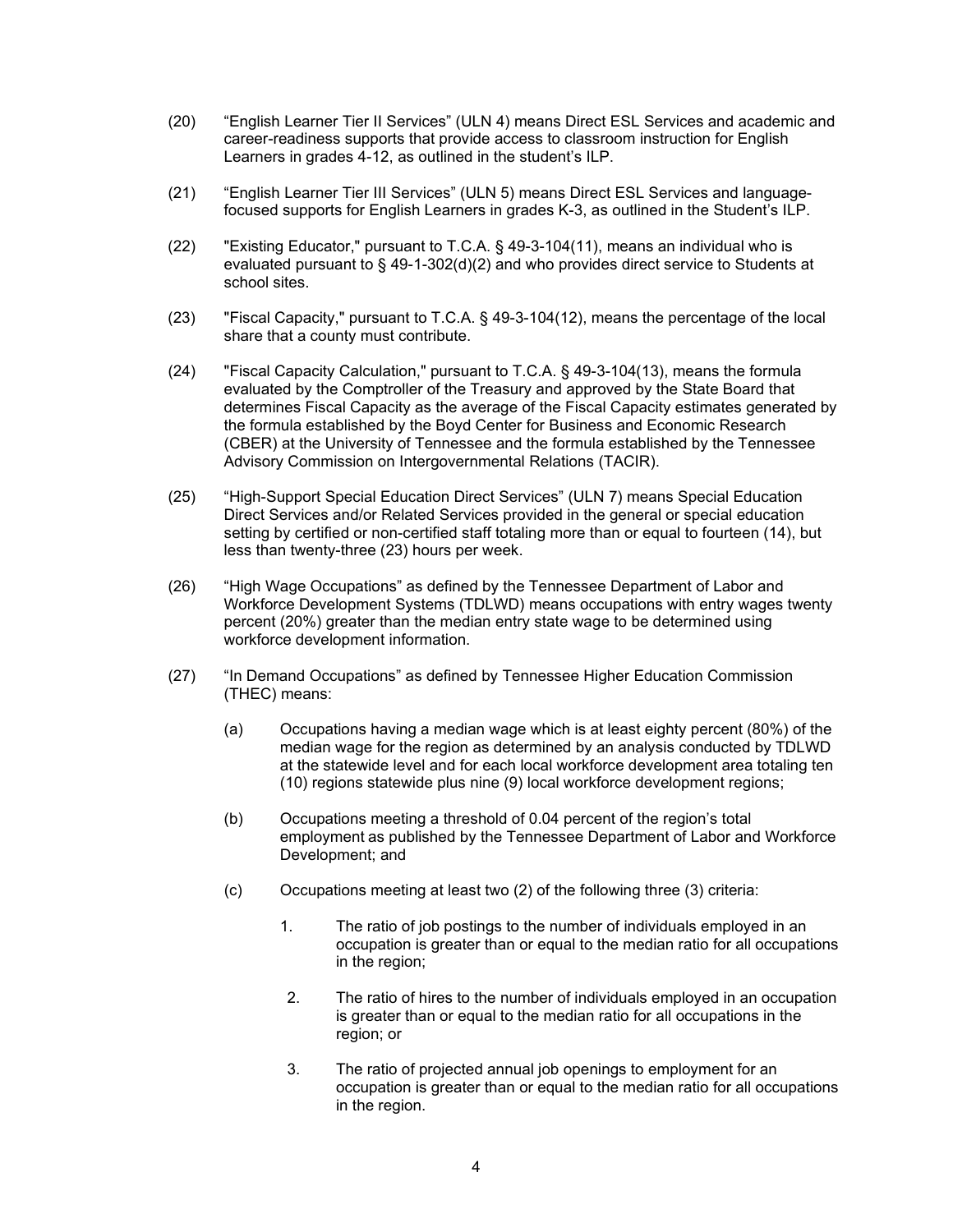- (28) "Indirect ESL Services" means ESL services that provide linguistically appropriate accommodations and scaffolding pursuant to an ILP are:
	- (a) Provided by a general education teacher in the general education classroom to English Learners whose parent(s) or legal guardian(s) waive Direct ESL Services; and
	- (b) Designed to ensure English Learners have access to instructional materials and instructions in English.
- (29) "Individualized Learning Plan" or "ILP" means a document developed pursuant to State Board Rule for ESL Programs for English Learners that prescribes the academic goals, supports, and/or accommodations that a Student needs to access the classroom instruction.
- (30) "Local Contribution," pursuant to T.C.A. § 49-3-104(14), means the dollar amount of local funds that a local government must pay toward the local share.
- (31) "Local Education Agency" or "LEA," pursuant to T.C.A. § 49-3-104(15), means a county, city, or special school district, unified school district, school district of a metropolitan form of government, or another school system established by law.
- (32) Limited Special Education Direct Services" (ULN 3) means Special Education Direct Services and/or Related Services provided in the general or special education setting by certified or non-certified staff totaling more than or equal to four (4), but less than nine (9) hours per week.
- (33) "Long-Term English Learners" means English Learners in year seven (7) of the ESL program who have not met the program's exit criteria in accordance with State Board rules on ESL programs.
- (34) Pursuant to T.C.A. § 49-3-104(16), "Membership" means a Student is enrolled and assigned to a class.
- (35) "Minimal Special Education Direct Services" (ULN 2) means special education and Related Services provided in the general or special education setting by certified or noncertified staff totaling more than or equal to one (1), but less than four (4) hours per week.
- (36) "Moderate Special Education Support Direct Services" (ULN 6) means special education direct and/or Related Services provided in the general or special education setting by certified or non-certified staff totaling more than or equal to nine (9), but less than fourteen (14) hours per week.
- (37) "Most Intensive Special Education Support Direct Services" (ULN 9) means:
	- (a) Direct and/or Related Services provided in the general or special education setting totaling twenty-three (23) or more hours per week; or
	- (b) Direct and/or Related Services to a Student in a comprehensive development classroom or self-contained setting total thirty-two and a half (32.5) or more hours per week.
- (38) "Postsecondary Readiness Assessment," pursuant to T.C.A. § 49-3-104(17), means the assessment required pursuant to T.C.A. § 49-6-6001(b).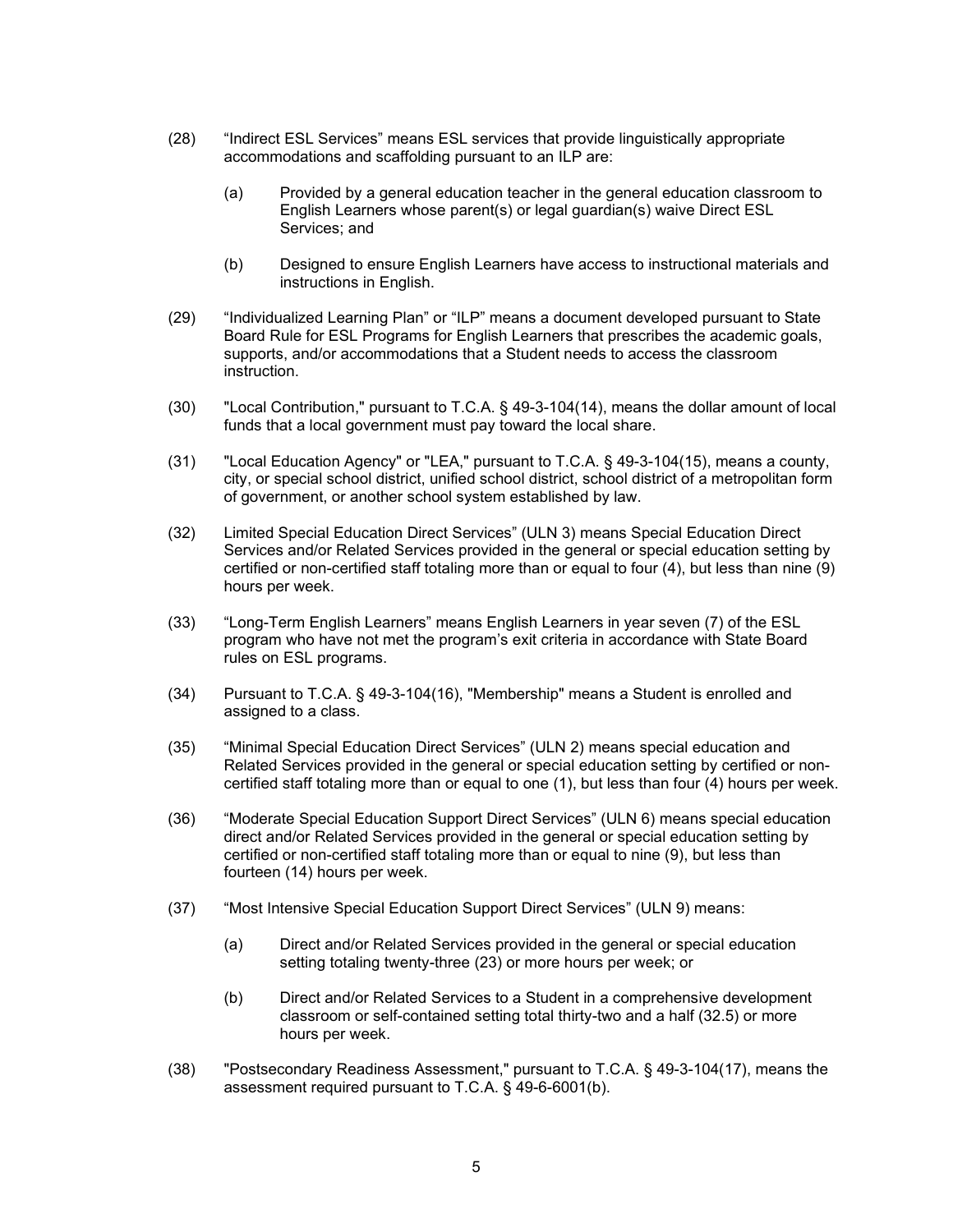- (39) "Related Services," pursuant to 34 C.F.R. 300.34, means transportation and such developmental, corrective, and other supportive services required to assist a child with a disability to benefit from special education, including, but not limited to, speech-language pathology and audiology services; interpreting services; psychological services; physical and occupational therapy; transition services, including job placement; recreation, including therapeutic recreation; early identification and assessment of disabilities in children; counseling services, including rehabilitation counseling with a focus on career development, employment preparation, achieving independence, and integration in the workplace and community of a child with a disability; orientation and mobility services; medical services for diagnostic or evaluation purposes; school health services and school nurse services; social work services in schools; and Parent Counseling and training.
- (40) "Significantly Exceeded" means a student that scores two (2) standard errors higher than predicted on the TCAP.
- (41) "Small District," pursuant to T.C.A. § 49-3-104(18), means an LEA with a Membership of one thousand (1,000) or fewer Students.
- (42) "Sparse District," pursuant to T.C.A. § 49-3-104(19), means a county LEA located in a county with fewer than twenty-five (25) Students per square mile.
- (43) "Special Education Consultation Services" (ULN 1) means:
	- (a) Consultation, with a minimum of two (2) contacts per month between the LEA personnel;
	- (b) Occupational therapy or physical therapy consultation with a minimum of three (3) contacts per year between the related service provider and other LEA personnel; or
	- (c) Special Education Direct Services are less than one (1) hour per week and Related Services are less than one (1) hour per week.
- (44) "Special Education Residential/Homebound/Hospital Services" (ULN 10) means:
	- (a) Residential services are provided twenty-four (24) hours per day; or
	- (b) Direct and Related Services provided in a home, hospital, or related site three (3) or more hours per week.
- (45) "Special Education Direct Services" means special education services provided in the general or special education setting by certified or non-certified staff directly to Students. Services include, but are not limited to:
	- (a) Speech and language therapy in the general or special education setting;
	- (b) Co-teaching model in which a certified general education teacher and a certified special education teacher deliver coordinated instruction in the general education classroom;
	- (c) Paraprofessional support in the general education setting;
	- (d) Pull-out services in the special education setting; and
	- (e) Deficit-based intervention services.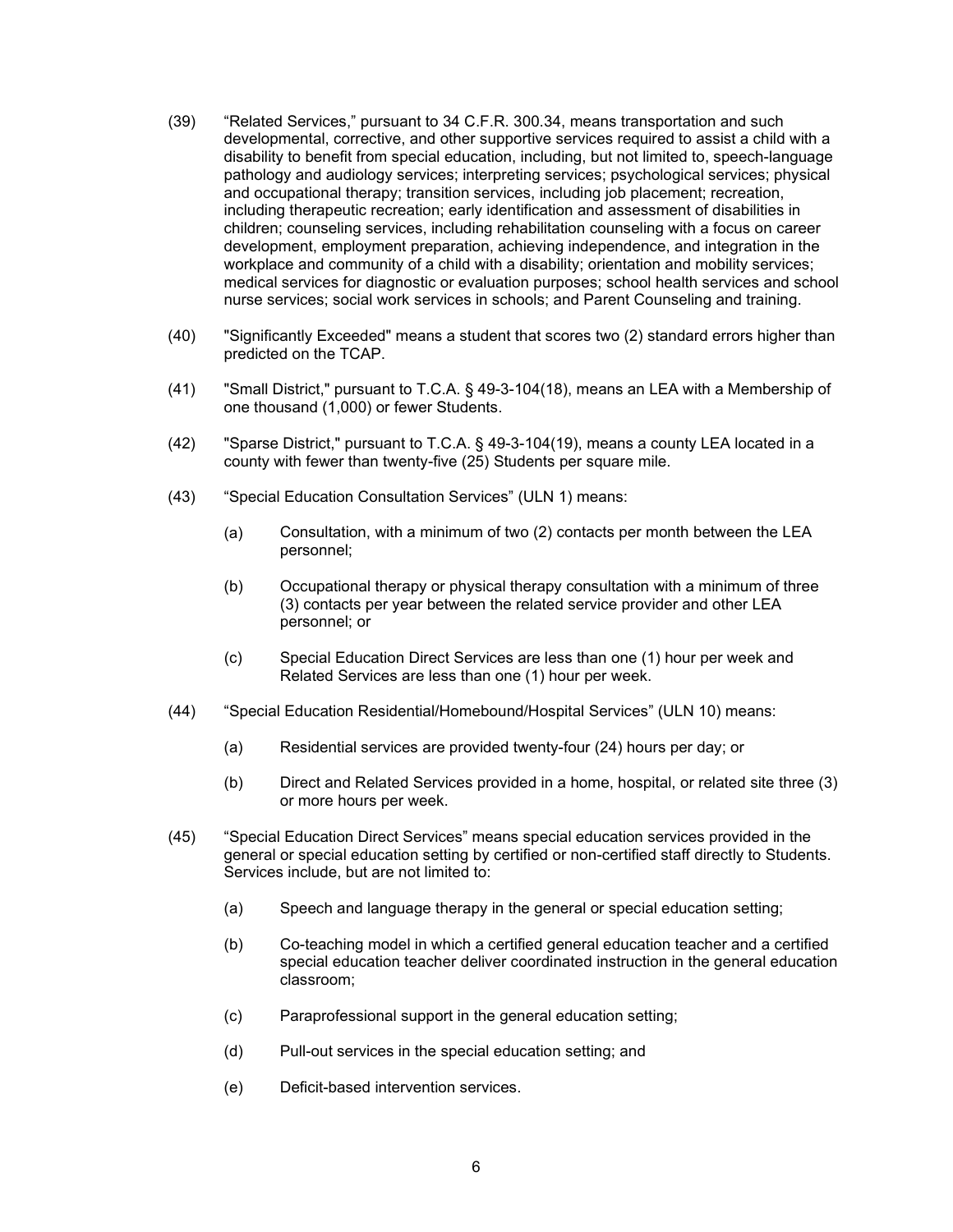- (46) Pursuant to T.C.A. § 49-3-104(20), "State Board" means the state board of education.
- (47) "Student" means an individual enrolled in a public K-12 LEA or a public charter school.
- (48) "TCAP," pursuant to T.C.A. § 49-3-104(21), means the Tennessee comprehensive assessment program;
- (49) "Tennessee Investment in Student Achievement Formula" or "TISA," pursuant to T.C.A. § 49-3-104(22), means the Student-based funding formula established pursuant to this part that consists of Student-generated funding allocations pursuant to T.C.A. §§ 49-3-105 and 49-3-106.
- (50) "Unique Learning Need" or "ULN," pursuant to T.C.A. § 49-3-104(23), means a learning need for which an LEA must provide the Student individualized services, interventions, accommodations, or modifications to meet the Student's need pursuant to T.C.A. § 49-1- 229, T.C.A. § 49-10-108, the Individuals with Disabilities Education Act (20 U.S.C. § 1400 et seq.), or the State Board's rules for ESL programs, that are documented in a written plan and provided in accordance with T.C.A. § 49-1-229, T.C.A. § 49-10-108, the Individuals with Disabilities Education Act (20 U.S.C. § 1400 et seq.), or the State Board's rules for English as a second language programs, as applicable, and that are established and categorized into ten (10) levels by the Department, as provided in the Department's rules, based on the level of additional resources necessary to manage the ULN.
- (51) "Wage-Earning Potential" means the combination of In-Demand Occupations and High Wage Occupations.
- (52) "Weighted Allocation," pursuant to T.C.A. § 49-3-104(24), means an allocation in addition to the Base Funding Amount for a Student that is expressed as a percentage of the Base Funding Amount.

Authority: T.C.A. §§ 49-3-103(c), 49-3-115. Administrative History:

0520-12-05-.03 Base Funding Amount

The Base Funding Amount in a given year is subject to an annual appropriation by the Tennessee General Assembly.

Authority: T.C.A. §§ 49-3-103(c), 49-3-115. Administrative History:

0520-12-05-.04 Weighted Allocations

- (1) Pursuant to T.C.A. § 49-3-105(b), a Student generates Weighted Allocations, none of which are mutually exclusive of another.
- (2) Weighted Allocations shall be multiplied by the base amount to generate additional funds to support Student needs.
- (3) Weighted Allocations shall be generated for the following Student characteristics and percentages:
	- (a) Economically Disadvantaged: The Weighted Allocation for a Student who is Economically Disadvantaged is twenty-five percent (25%).
	- (b) Concentrated Poverty: The Weighted Allocation for a Student who experiences Concentrated Poverty is five percent (5%).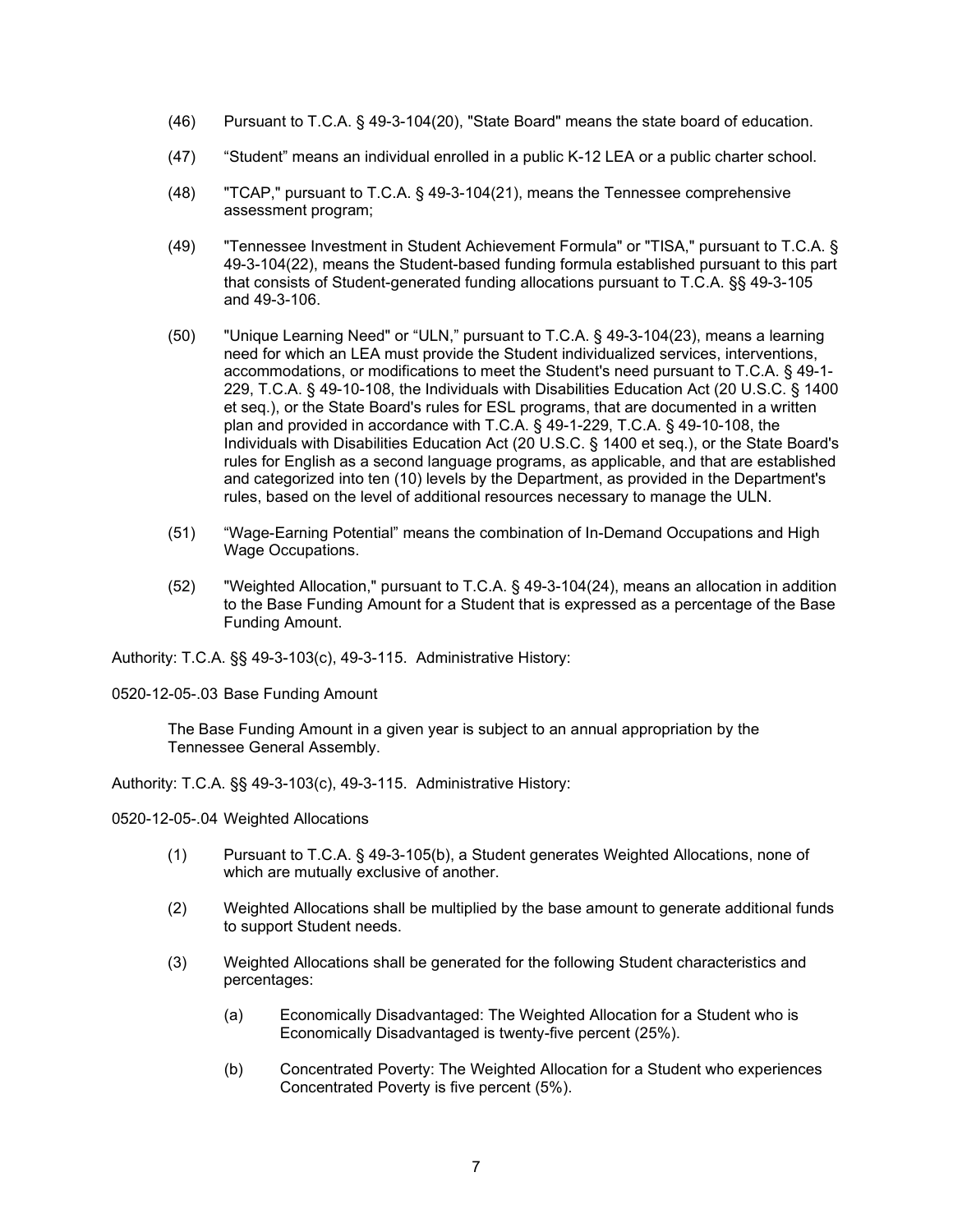- (c) Small District: The Weighted Allocation for a Student who resides in a Small District is five percent (5%).
- (d) Sparse District: The Weighted Allocation for a Student who resides in a Sparse District is five percent (5%).
- (e) There are ten (10) levels of ULN Weighted Allocations which are based on the additional resources necessary to manage each ULN. A Student generates ULN Weighted Allocations for primary and secondary services for Special Education and Related Services, for English Learner status, and for Characteristics of Dyslexia status. A Student generates a Weighted Allocation for each of the Student's ULNs as follows:
	- 1. ULN one (1) is weighted at fifteen percent (15%) for a Student with Special Education Consultation Services.
	- 2. ULN two (2) is weighted at twenty percent (20%) for a Student with:
		- (i) Minimal Special Education Direct Services,
		- (ii) Characteristics of Dyslexia, and/or
		- (iii) English Learner Tier I Services.
	- 3. ULN three (3) is weighted at forty percent (40%) for a Student with Limited Special Education Direct Services.
	- 4. ULN four (4) is weighted at sixty percent (60%) for a Student with English Learner Tier II Services.
	- 5. ULN five (5) is weighted at seventy percent (70%) for a Student with English Learner Tier III Services.
	- 6. ULN six (6) is weighted at seventy-five percent (75%) for a Student with Moderate Special Education Support Direct Services.
	- 7. ULN seven (7) is weighted at eighty percent (80%) for a Student with High-Support Special Education Direct Services.
	- 8. ULN eight (8) is weighted at one hundred percent (100%) for a Student with Ancillary Special Education Direct Services.
	- 9. ULN nine (9) is weighted at one hundred twenty-five percent (125%) for a Student with Most Intensive Special Education Support Direct Services.
	- 10. ULN ten (10) is weighted at one hundred fifty percent (150%) for a Student with Special Education Residential/Homebound/Hospital Services.
- (4) Student Eligibility and Requirements for ULN Weighted Allocations
	- (a) Students Receiving Special Education and Related Services
		- 1. A Student generates a Weighted Allocation aligned to special education and Related Services if the Student: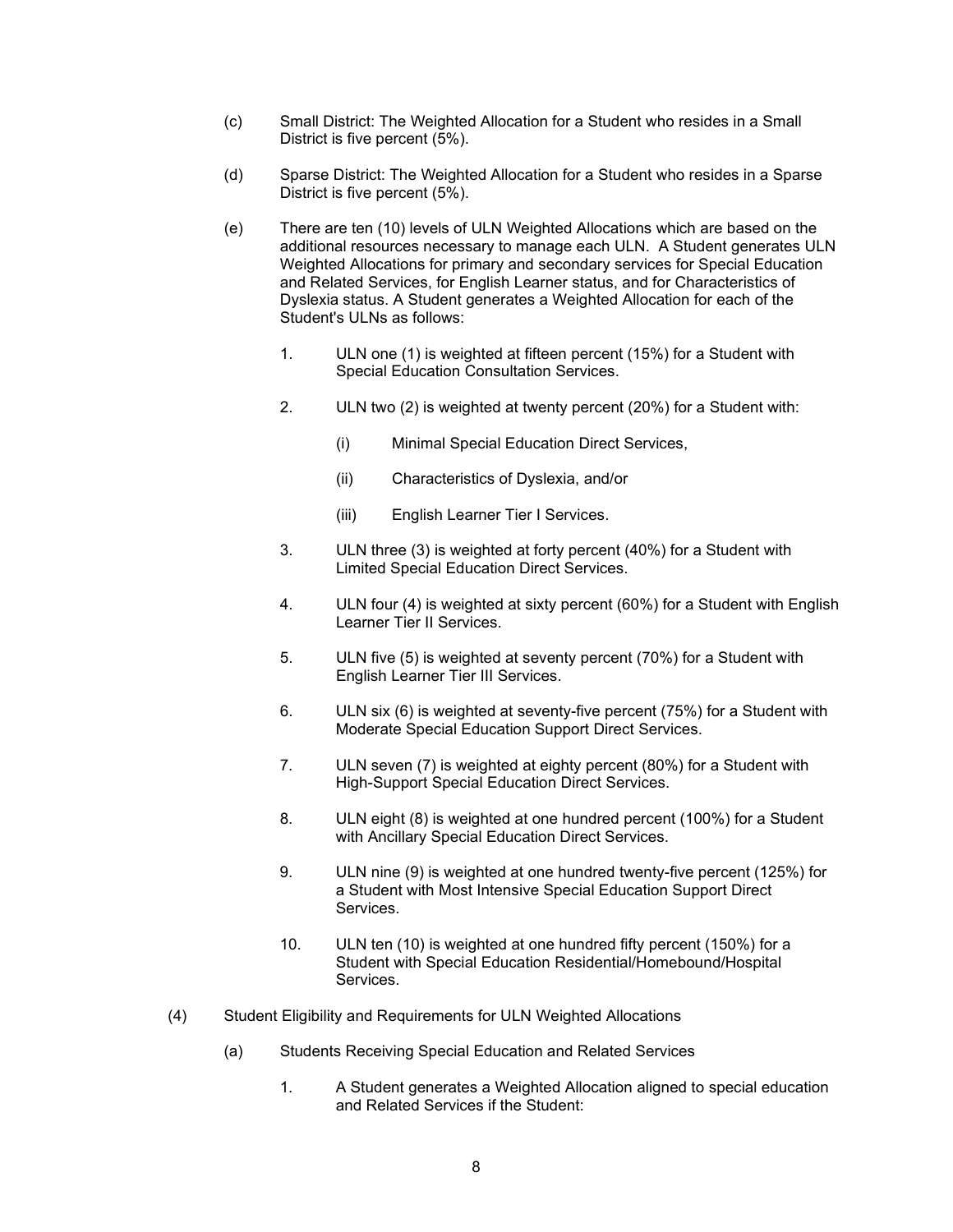- (i) Has been determined eligible for special education and Related Services in accordance with the Individuals with Disabilities Education Act (IDEA) (20 U.S.C. § 1400 et seq.); T.C.A. § 49-10- 108; and the State Board rules for special education;
- (ii) Has a finalized IEP; and
- (iii) Meets the requirements of the applicable ULN.
- 2. LEAs shall ensure that each Student eligible for special education and Related Services receives individualized services, interventions, accommodations, and modifications that provide a free appropriate public education (FAPE) in accordance with the Individuals with Disabilities Education Act (IDEA) (20 U.S.C. § 1400 et seq.); T.C.A. Title 49, Chapter 10; and State Board rules for special education. To the maximum extent appropriate, each Student must be educated in the Student's least restrictive environment alongside the Student's typicallydeveloping peers. Special classes, separate schooling, or other removals of the Student from the general educational environment must occur only when, and to the extent that, the Student's IEP team determines that the nature of severity of the Student's disability is such that education in general education classes with the use of supplementary aids and services cannot be achieved satisfactorily.
- (b) Students with Characteristics of Dyslexia
	- 1. A Student generates a Weighted Allocation aligned to ULN 2 for Characteristics of Dyslexia if the Student:
		- (i) Has been determined to have Characteristics of Dyslexia because the Student:
			- (I) Meets one (1) of the following criteria:
				- I. Is in grades K-3 and falls below the  $40<sup>th</sup>$ percentile on the composite score on the Tennessee universal reading screener provided by the Department or on a universal screener approved by the State Board;
				- II. Is in grades 4-8, and falls below the  $40<sup>th</sup>$ percentile on the composite score on a nationally, normed, skills-based universal reading screener; or
				- III. Is in grades 9-12 and the LEA's Early Warning System detects that the Student may be at-risk for a reading deficit; and
			- (II) Displays deficits in at least three (3) of the following areas:
				- I. Phonological awareness;
				- II. Phonemic awareness;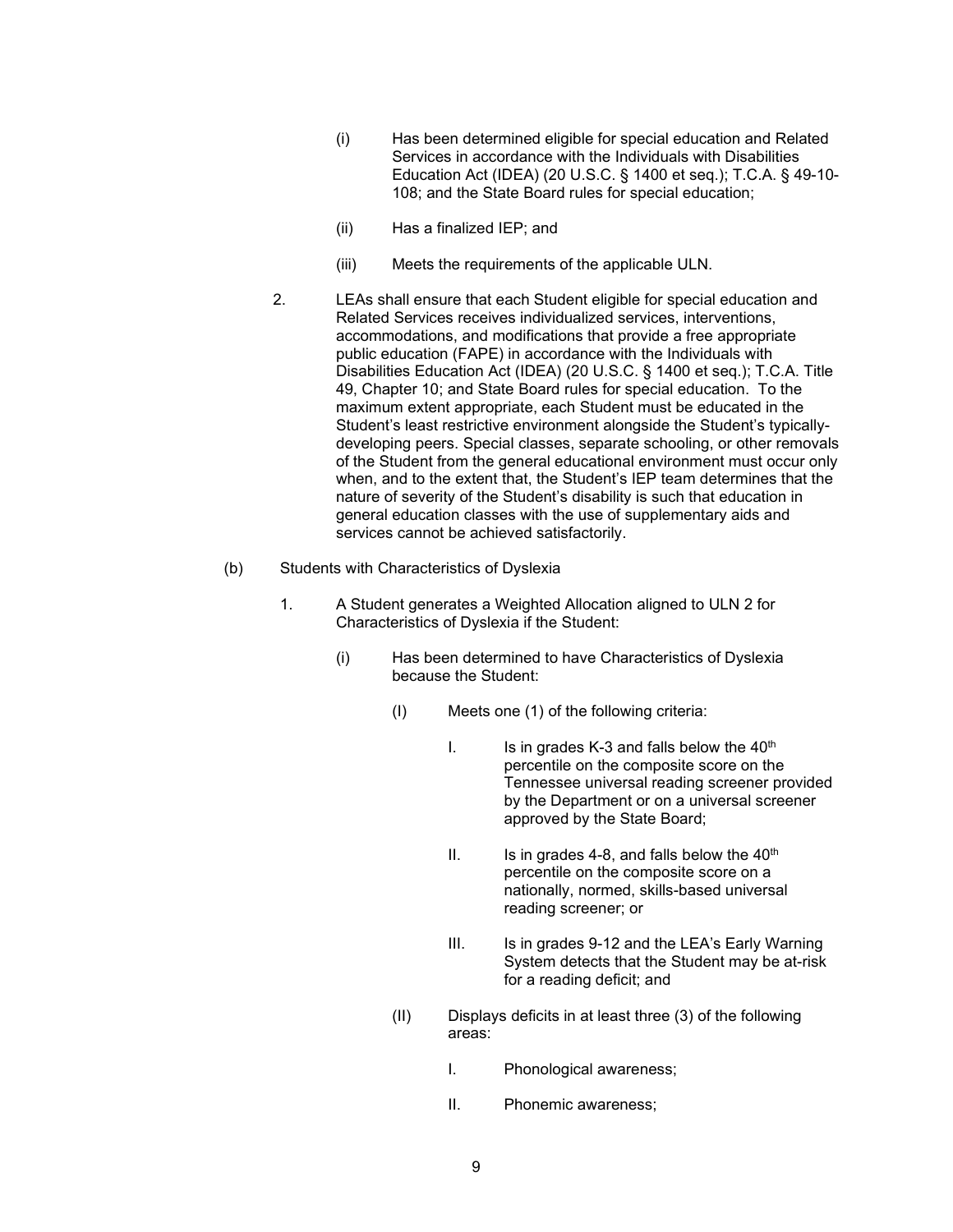- III. Sound symbol recognition;
- IV. Alphabet knowledge;
- V. Decoding skills;
- VI. Rapid naming; or
- VII. Encoding skills; and
- (ii) Has a finalized DILP in accordance with T.C.A. § 49-1-229 and the State Board rules on dyslexia.
- 2. A Student shall not generate a Weighted Allocation for ULN 2 for Characteristics of Dyslexia if:
	- (i) A parent or legal guardian declines a DILP;
	- (ii) The Student with a DILP is subsequently determined eligible for special education and Related Services for specific learning disability (SLD) in the area(s) of basic reading, reading fluency, or reading comprehension; or
	- (iii) The Student has a primary or secondary eligibility category on the Student's finalized IEP of SLD in the area(s) of basic reading, reading fluency, or reading comprehension.
- 3. Each LEA shall:
	- (i) Develop for Students with Characteristics of Dyslexia in grades K-3, a language-focused DILP that provides appropriate tiered dyslexia-specific interventions in accordance with T.C.A. § 49-1- 229 and the State Board rules on dyslexia and is designed to provide access to instruction aligned to grade level academic standards;
	- (ii) Develop for Students with Characteristics of Dyslexia in grades 4-8, a DILP that provides appropriate tiered dyslexia-specific intervention in accordance with T.C.A. § 49-1-229 and is designed to provide access to instruction aligned to grade level academic standards and access to assistive technology supports;
	- (iii) At least annually, review and revise, as necessary, each Student's DILP;
	- (iv) Notify in writing the parent(s) or legal guardian(s) of a Student with Characteristics of Dyslexia:
		- (I) Before implementing the Student's DILP;
		- (II) Of progress monitoring data;
		- (III) Regarding the special education referral process; and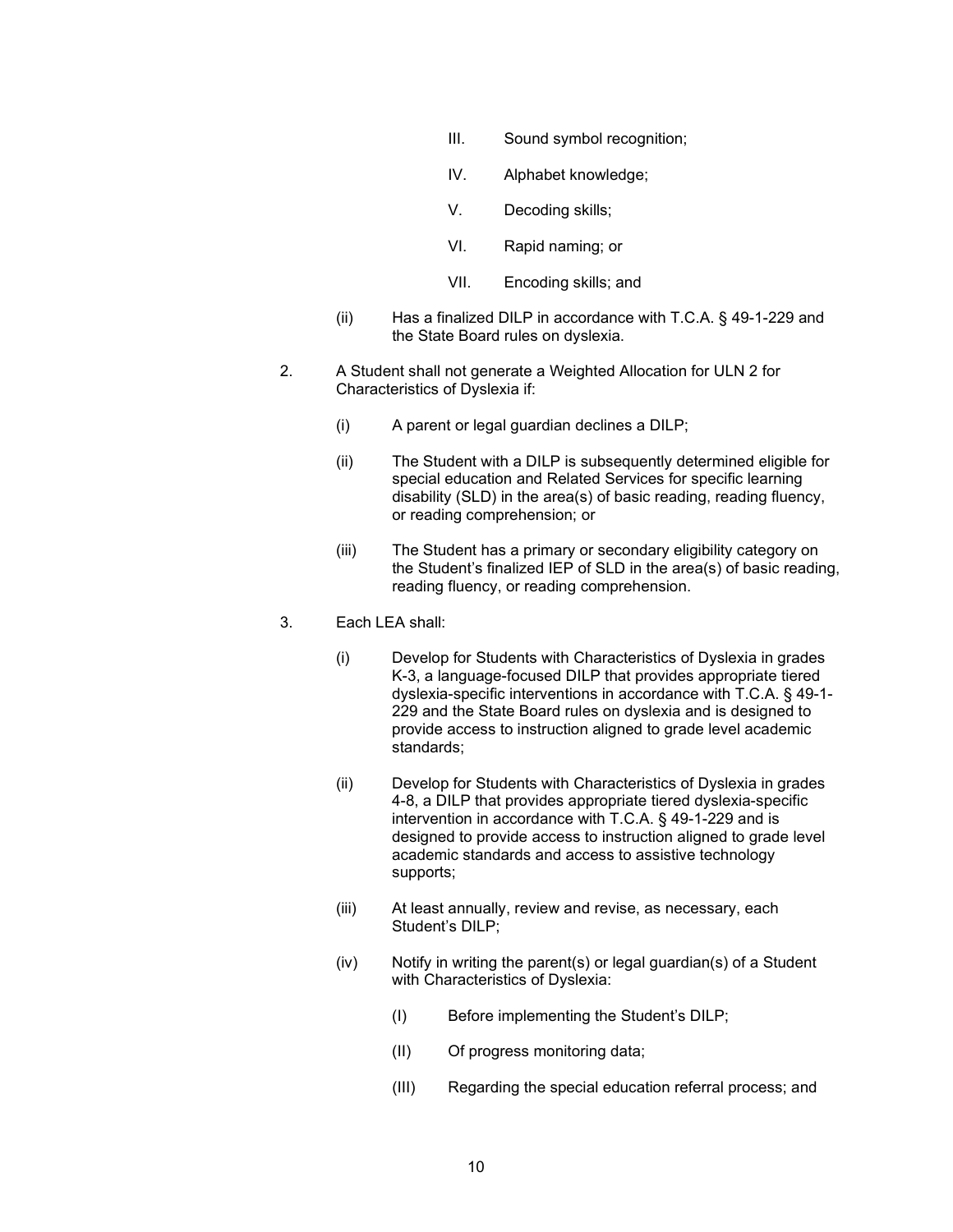- (IV) Of the parent's or legal guardian's right to decline an DILP and that declining a DILP does not constitute a waiver of RTI<sup>2</sup> services: and
- (v) Adopt and implement an oversight plan that outlines the development, implementation, and monitoring of DILPs for Students with Characteristics of Dyslexia in accordance with this rule and the Tennessee Investment in Student Achievement (TISA) Guide.
- (c) Students Identified as English Learners
	- 1. A Student identified as an English Learner shall qualify for one (1) ULN Weighted Allocation aligned to the ILP and services provided as detailed below.
		- (i) A Student generates a Weighted Allocation aligned to ULN 2 if the English Learner:
			- (I) Has a finalized ILP for Tier I services in accordance with State Board rules on ESL programs;
			- (II) Meets one (1) of the following criteria:
				- I. The Student is a Long-Term English Learner;
				- II. The Student is a transitional English Learner who has met the exit criteria for the ESL program in accordance with State Board rules on ESL programs and is in year 1 or 2 after existing; or
				- III. The Student's parent(s) or legal guardian(s) have waived Direct ESL Services.
		- (ii) A Student generates a Weighted Allocation aligned to ULN 4 if the English Learner:
			- (I) Has a finalized ILP for Tier II services in accordance with State Board rules on ESL programs;
			- (II) Meets the following criteria:
				- I. The Student is in grades 4-12; and
				- II. The Student is receiving Direct ESL Services.
		- (iii) A Student generates a Weighted Allocation aligned to ULN 5 if the English Learner:
			- (I) Has a finalized ILP for Tier III services in accordance with State Board rules on ESL programs;
			- (II) Meets the following criteria: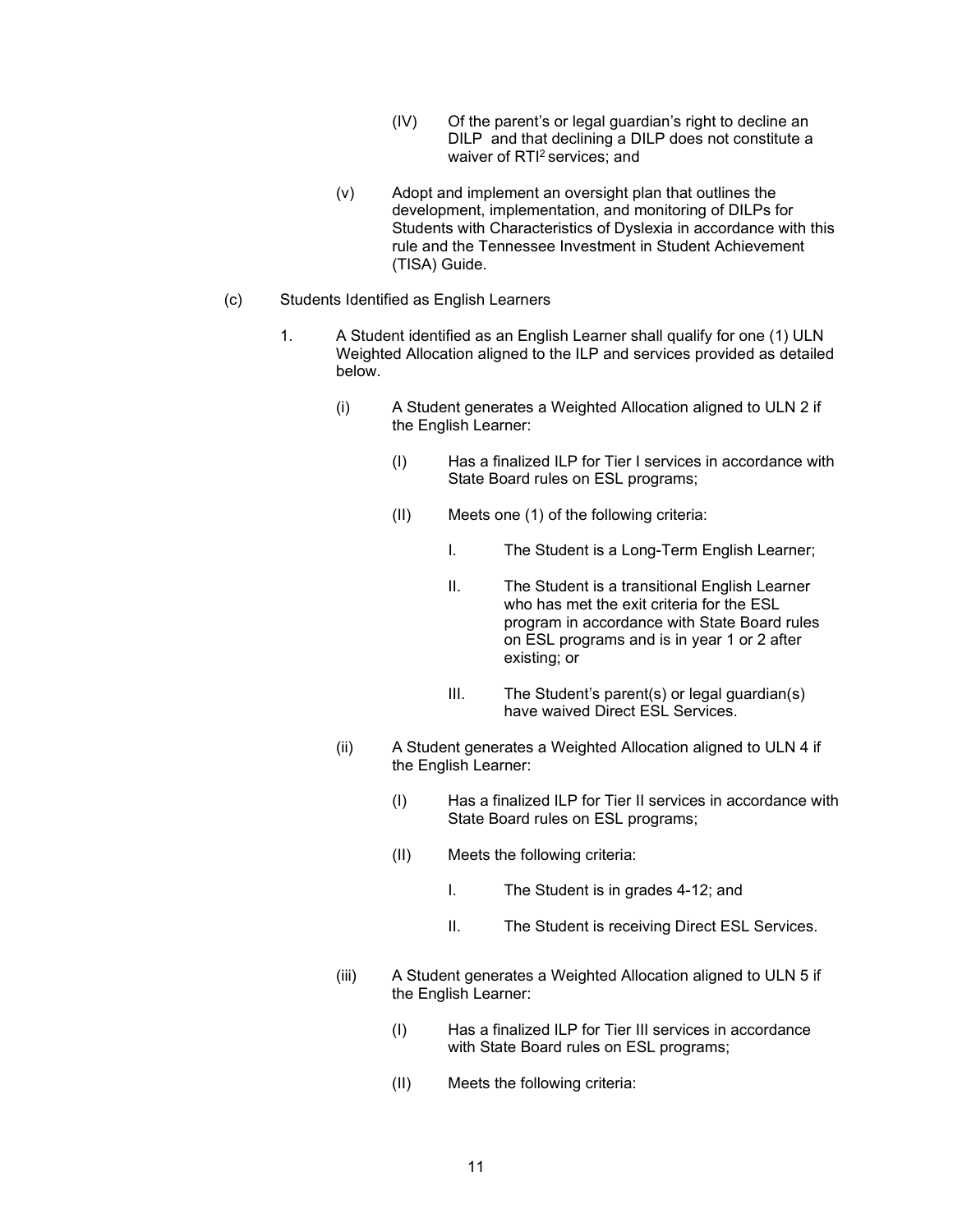- I. The Student is in grades K-3; and
- II. The Student is receiving Direct ESL Services.
- 3. Each LEA shall:
	- (i) Develop and implement an ILP in accordance with State Board rules on ESL programs for each English Leaner in grades K-3 which includes Direct ESL Services and language focused supports to provide access to instruction aligned to grade level academic standards;
	- (ii) Develop and implement an ILP in accordance with State Board rules on ESL programs for each English Learner in grades 4-12 which includes Direct ESL Services and academic and careerreadiness supports that provide access to classroom instruction;
	- (iii) At least annually, review and revise, as necessary, each Student's ILP in accordance with State Board rules on ESL programs;
	- (iv) Comply with the parent and legal guardian participation and notification requirements in State Board rules on ESL programs and Title VI of the Civil Rights Act of 1964 (42 U.S.C. § 2000d et seq.); and
	- (v) Adopt and implement an oversight plan that outlines the development, implementation, and monitoring of ILPs for English Learners in accordance with this rule, State Board rules on ESL programs and the TISA guide.
- (5) The Department shall:
	- (a) Monitor LEAs and public charter schools to ensure they are developing IEPs that provide educational services to Students in the Student's least restrictive environment in compliance with T.C.A. § 49-10-108 and the Individuals with Disabilities Education Act (20 U.S.C. § 1400 et seq.).
	- (b) Develop appropriate corrective action plans when non-compliance with this rule or with T.C.A. § 49-3-101 et seq. is identified; and
	- (c) Provide training and technical assistance regarding the provisions of this rule and T.C.A. § 49-3-101 et seq. to LEA and public charter school personnel upon request.

Authority: T.C.A. §§ 49-3-103(c), 49-3-105(b)(5), 49-3-115. Administrative History:

0520-12-05-.05 Direct Allocations

- (1) Direct Allocations. The amount set for Direct Allocations generated for each Student listed in T.C.A. § 49-3-105(c), for the LEA in which the Student is a member, are subject to an annual appropriation by the Tennessee General Assembly and shall be based on Students meeting one (1) or more of the following criteria:
	- (a) Rising Fourth Grade Students. A Direct Allocation amount is generated for a rising fourth grade Student who is determined not to be proficient in English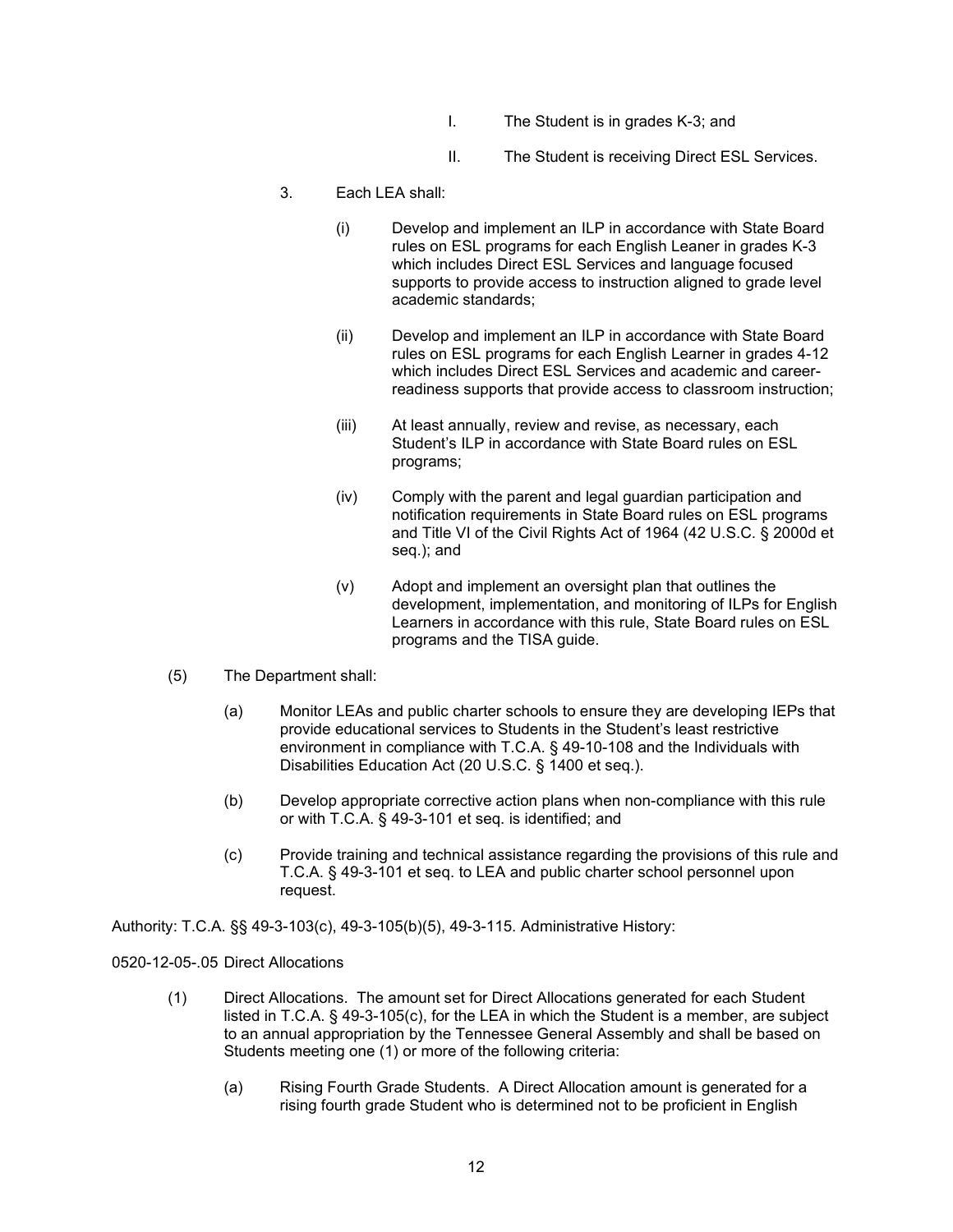language arts (ELA) based on the Student achieving a performance level rating of "below" or "approaching" on the ELA portion of the Student's most recent TCAP test;

- (b) Students Enrolled in Career and Technical Programs.
	- 1. Pursuant to T.C.A. § 49-3-105(c)(2), a Direct Allocation amount is generated for each Student membership in a Career and Technical Program based on:
		- (i) the level of the program, and
		- (ii) the student progression in coursework through the program.
	- 2. Career and Technical Programs shall be designated into one (1) of three (3) levels. Programs will be classified into the three (3) levels based on alignment to wage-earning potential indicators and additional resources required to support the program if aligned to in-demand and high wage occupational pathways.
		- (i) The level of each program will be determined by the following methodology:
			- (I) Program weights will be assigned to each program using two wage-earning potential indicators—In-Demand Occupations and High Wage Occupations.
				- I. In-Demand Occupations will be determined using the state's annual Academic Supply for Occupational Demand Report.
				- II. Programs will receive an assigned weight for each aligned occupation designated as an In-Demand Occupation as follows:
					- A. No statewide demand at 0.1
					- B. Statewide demand in one (1) region at 1
					- C. Statewide demand in two (2) regions at  $\mathfrak{D}$
					- D. Statewide demand in three (3) regions at 3
					- E. Statewide demand in four (4) regions at 4
					- F. Statewide demand in five (5) regions at 5
					- G. Statewide demand in six (6) regions at 6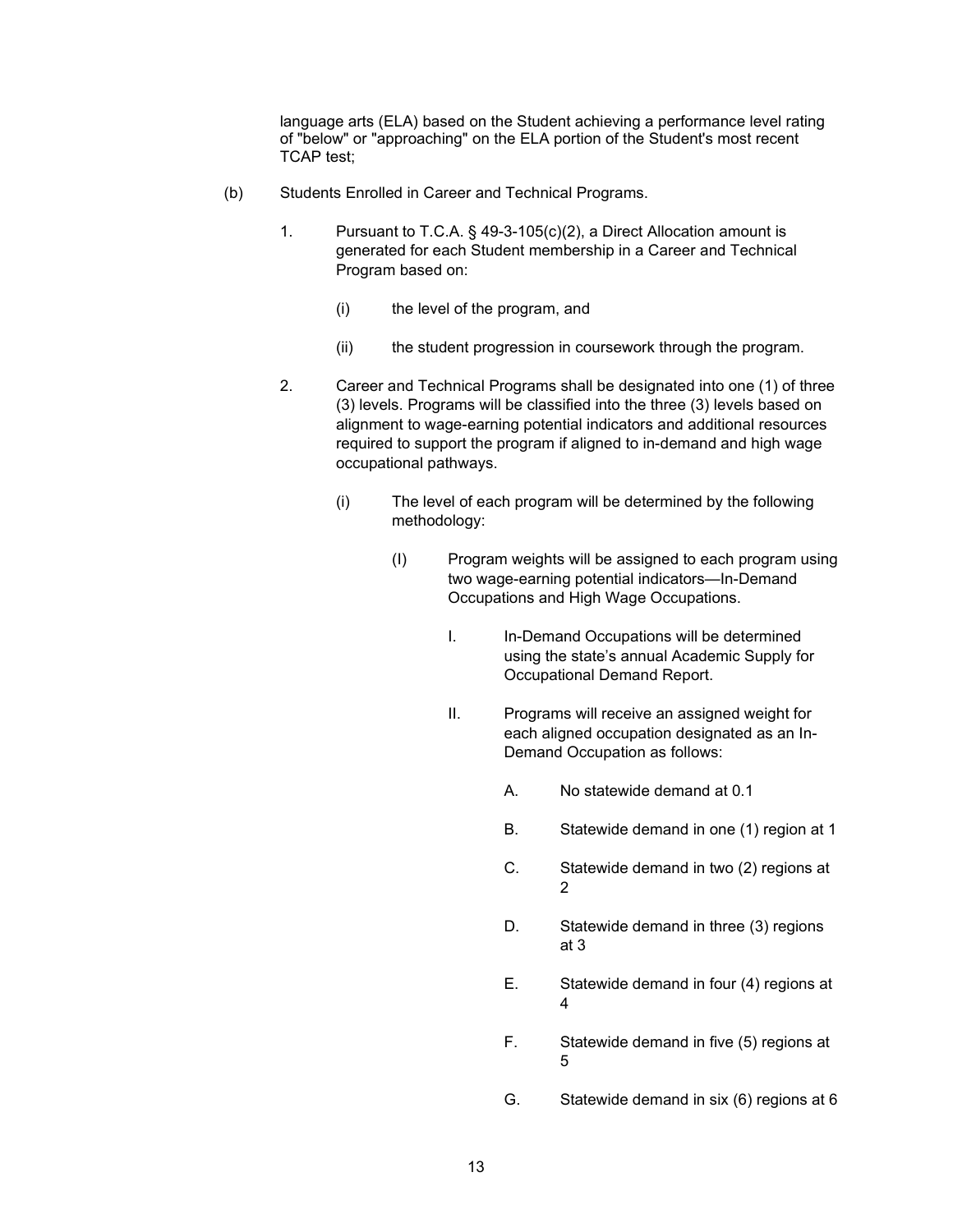- H. Statewide demand in seven (7) regions at 7
- I. Statewide demand in eight (8) regions at 8
- J. Statewide demand in nine (9) regions at 9
- K. Statewide demand in ten (10) regions at 10
- III. High Wage Occupations will be determined using the Department of Labor and Workforce Development's Jobs4TN wage analytics.
- IV. Programs will receive an additional weight for each aligned occupation designated as a High Wage Occupation multiplied by 0.5.
- (II) Programs will be assigned initial program levels based on the program weights assigned above.
	- I. Programs in the top quartile of program weights will be designated as Level 3.
	- II. Programs in the middle half of program weights will be designated as Level 2.
	- III. Programs in the bottom quartile of program weights will be designated as Level 1.
- (III) Following initial program level determination using Wage Earning Potential indicator weights, an additional weight will be added to programs in level two (2) for programs requiring additional resources to support the program. For eligible programs, a weight will be added equivalent to fifty percent (50%) of the average program weight of all programs. If the new program weight is higher than the threshold established in the initial quartile threshold of Level 3 designation, then the program will be moved into Level 3.
- 3. Student progression in coursework through a program shall be determined by each course's alignment as a first, second, third, or fourth year course of the career and technical education program.
- 4. Special Considerations Career and Technical Program Levels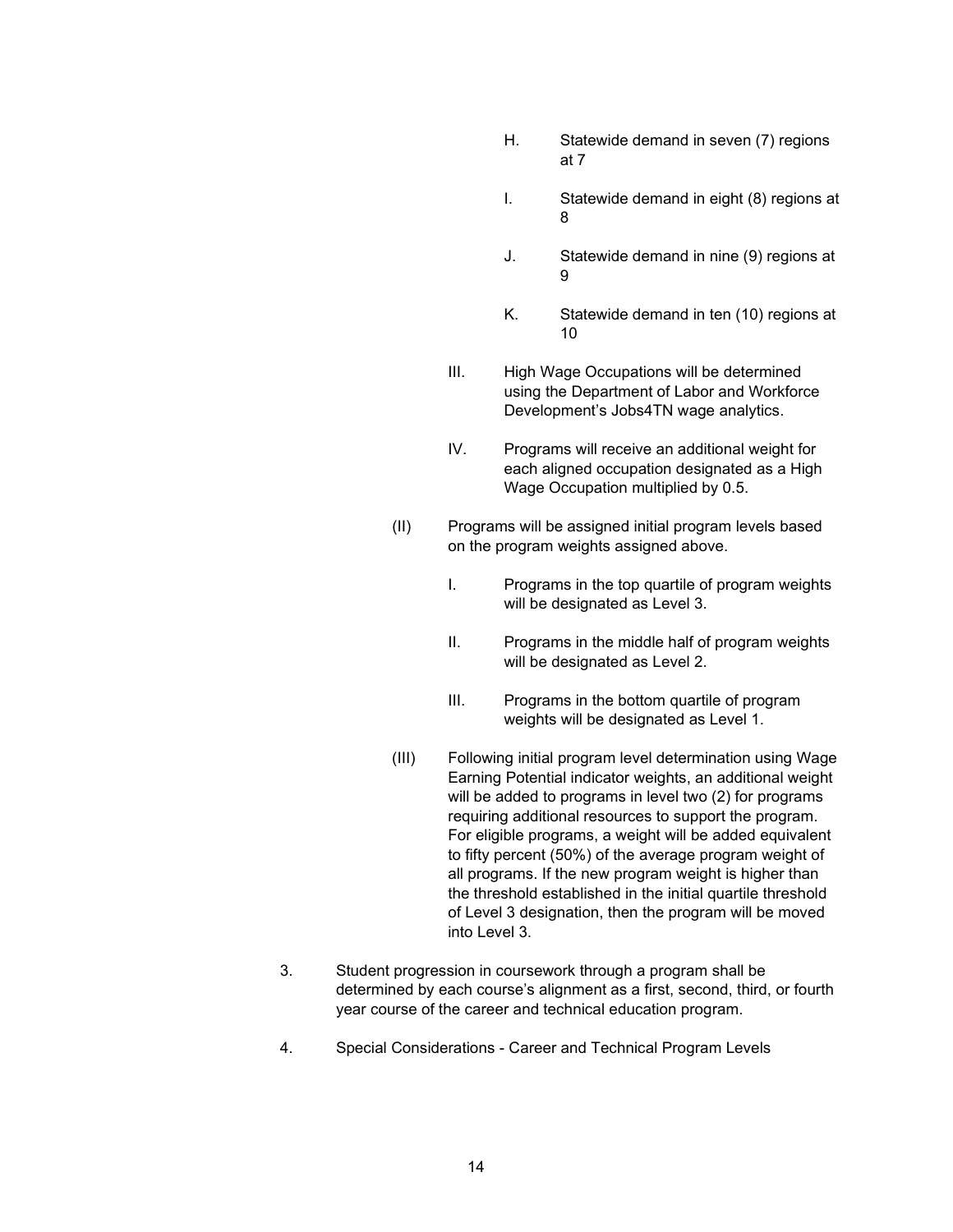- (i) First year courses aligned to multiple programs will be valued the same as a student assigned to the first year of a level one (1) Career and Program.
- (ii) Second year courses aligned to multiple programs will be valued the same as a student assigned to the second year of a level one (1) career and technical program.
- (iii) Third year courses aligned to multiple programs will be valued the same as a student assigned to the third year of a level one (1) career and technical program.
- (iv) Fourth year courses aligned to multiple programs will be valued the same as a student assigned to the fourth year of a level one (1) career and technical program.
- (v) The Work-Based Learning courses that are not aligned to specific CTE programs will be valued the same as a student to the fourth year of a level one (1) Career and Technical Program.
- (vi) Career and Technical Program courses for elective credit and middle school Career and Technical Program courses will be valued the same as a student assigned to the first year of a level one (1) Career and Technical Program. Funding for general education courses that are part of a career and technical program will not be funded as part of the CTE program.
- 5. By July 1 of each year, the Department shall:
	- (i) Create and publish a listing of all approved Career and Technical Program courses and determine for each course whether it aligns with first, second, third, or fourth year of the Career and Technical Program;
	- (ii) Create and publish a listing of all approved Career and Technical Program by level;
	- (iii) Conduct an annual review of Wage-Earning Potential indicators, through data from the Department of Labor and Workforce Development and the Tennessee Higher Education Commission, for all occupations and ensure alignment to approved Career and Technical Program; and
	- (iv) Conduct an annual review of additional resources required to support Career and Technical Program.
- 6. Program levels and course assignment to progression years will be used every other year to update TISA funding for Career and Technical Program membership, allowing LEAs appropriate time to align programs.
- (c) Students Taking a Postsecondary Readiness Assessment. A Direct Allocation amount is generated, which shall be maintained by the Department and used to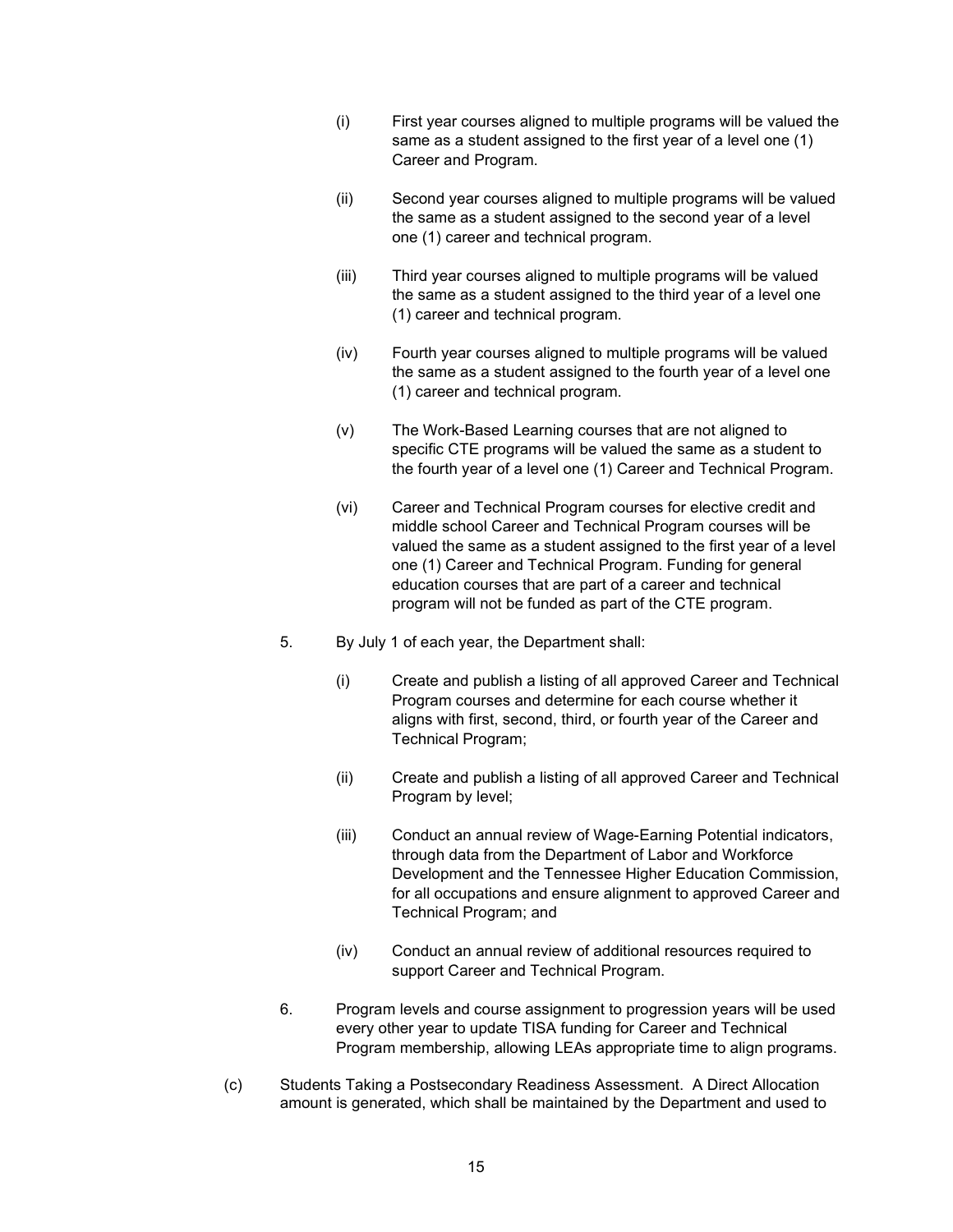fund the cost of Postsecondary Readiness Assessments, for each Student meeting one (1) or more of the following criteria:

- 1. A junior or senior in high school, as determined from data from Education Information System and the LEA, who has not previously taken a Postsecondary Readiness Assessment; or
- 2. A junior or senior in high school, as determined from data from Education Information System and the LEA, who has previously taken a Postsecondary Readiness Assessment, but only once.
- (d) Kindergarten-Grade 3 Students. A Direct Allocation amount is generated for each member Student enrolled in any of the grades kindergarten through three (K-3) as determined from data from Education Information System intended to support literacy instruction; and
- (e) Public Charter School Students. A Direct Allocation amount is generated for each Student who attends a public charter school as reported by LEAs in the Student information system. The Department shall calculate and disburse public charter school Direct Allocations by:
	- 1. Dividing the total recurring funding appropriated by the Tennessee General Assembly annually for this purpose by the prior year ADM in charter schools to generate a per Student amount. The per Student amount is then multiplied by prior year ADM at each charter school to generate the total Direct Allocation generated by individual public charter schools; and
	- 2. Allocating to the public charter school's Authorizing Entity, the per Student amount multiplied by prior year ADM generated by each of the authorizer's public charter schools, and distributing those funds to the public charter schools with the base, weight, and other Direct Allocation amounts in the same manner as funds are distributed pursuant to T.C.A. Title 49, Chapter 3; and
- (2) The amount set for Direct Allocations generated for each Student listed in T.C.A. § 49-3- 105(c) shall be administered and allocated by the Department to the LEA in which the Student is a member, or maintained by the Department as specified in subdivision (1)(c), based on data collected for an LEA during the immediately preceding school year, in accordance with T.C.A. § 49-3-105(d).
- (3) The amount for each Direct Allocation shall be determined through the state budget and appropriations process.

Authority: T.C.A. §§ 49-3-103(c), 49-3-104(4)(G), 49-3-105(c), 49-3-115. Administrative History:

0520-12-05-.06 Outcome Bonuses

(1) Subject to available appropriations by the Tennessee General Assembly, and pursuant to T.C.A. § 49-3-106, the Department shall allocate Student-generated outcome incentive dollars, called outcome bonuses, to an LEA based on the achievement of member Students in the LEA's public schools, including authorized public charter schools. Outcome bonuses shall be earned based on the procedures and goals provided in paragraphs three (3), four (4), and five (5), and the outcome bonuses shall be reported at the school level and received by the LEA no later than the fifth payment period.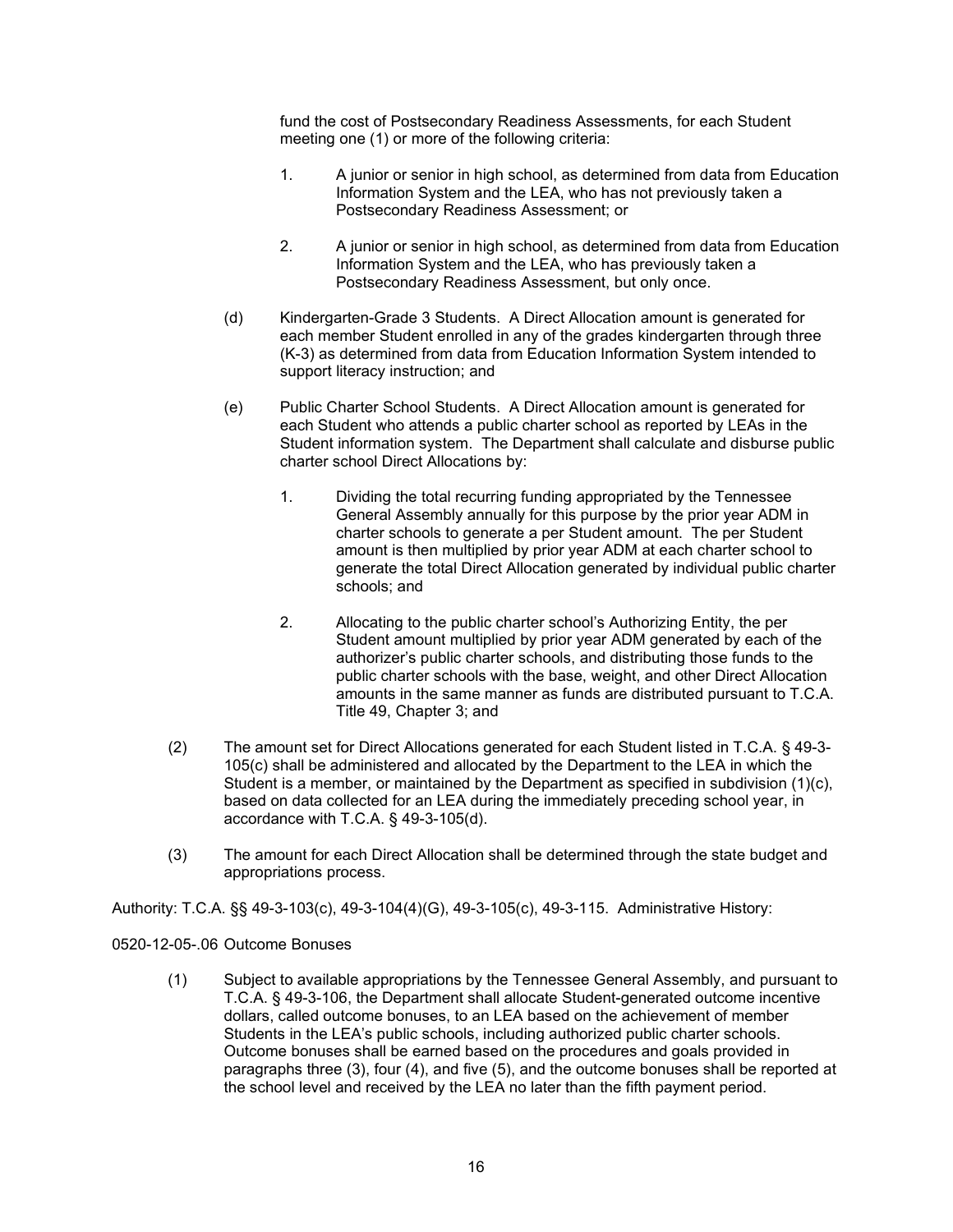- (2) The Commissioner shall convene a group of individuals in accordance with T.C.A. § 49- 3-106(f), to annually advise the Commissioner regarding outcome bonuses and outcome goals. Once selected, an individual may serve in an advisory role for up to three (3) years.
- (3) Outcome bonuses shall be allocated first based on the following goals:
	- (a) Literacy/ELA 3rd Grade: A Student who scored "on-track" or "mastered" on the 3rd grade TCAP generates an outcome bonus of fifteen percent (15%) of the Base Funding Amount. If the student is Economically Disadvantaged, and English Learner, or a student with a disability, that Student instead generates an outcome bonus of thirty percent (30%) of the Base Funding Amount. For students with disabilities, this measure may also include the student's alternate assessment, when taken in lieu of the TCAP, should the student score at the highest performance level.
	- (b) Literacy/ELA 4th Grade: Any Student who scored "approaching" or "below" on the 3rd grade ELA TCAP but scored "on-track" or "mastered" on the 4th grade ELA TCAP generates an outcome bonus of ten percent (10%) of the Base Funding Amount. If the student is Economically Disadvantaged, an English Learner, or a student with a disability, that student instead generates an outcome bonus of twenty percent (20%) of the Base Funding Amount. For students with disabilities, this measure may also include the student's alternate assessment, when taken in lieu of the TCAP, should the student score at the highest performance level.
	- (c) Middle School: A student who scored "on-track" or "mastered" on the  $8<sup>th</sup>$  grade ELA and math TCAP, or a student who significantly exceeded expected growth in ELA and math, generates an outcome bonus of ten percent (10%) of the Base Funding Amount. If the student is Economically Disadvantaged, an English learner, or a student with a disability, that student instead generates an outcome bonus of twenty percent (20%) of the Base Funding Amount. For students with disabilities, this measure may also include the student's alternate assessment, when taken in lieu of the TCAP, should the student score at the highest performance level.
	- (d) High School Post-Secondary Readiness Assessment: A Student who scored 21 or higher on the ACT, or a Student who increases his or her ACT score by at least three (3) points between the first ACT and a subsequent ACT, generates an outcome bonus of ten percent (10%) of the Base Funding Amount. If the Student is Economically Disadvantaged, that student instead generates an outcome bonus of twenty percent (20%) of the Base Funding Amount.
	- (e) High School Industry Credential: A Student who earned a Tier II or Tier III industry credential generates an outcome bonus of ten percent (10%) of the Base Funding Amount. If the student is Economically Disadvantaged, that Student instead generates an outcome bonus of twenty percent (20%) of the Base Funding Amount.
	- (f) High School Students with Disabilities: A Student in a graduating class cohort who meets at least 3 of the 4 State Annual Performance Report Indicators, as required by IDEA and listed below, generates an outcome bonus of ten percent (10%) of the Base Funding Amount:
		- 1. Indicator 1: Graduation with a general education diploma;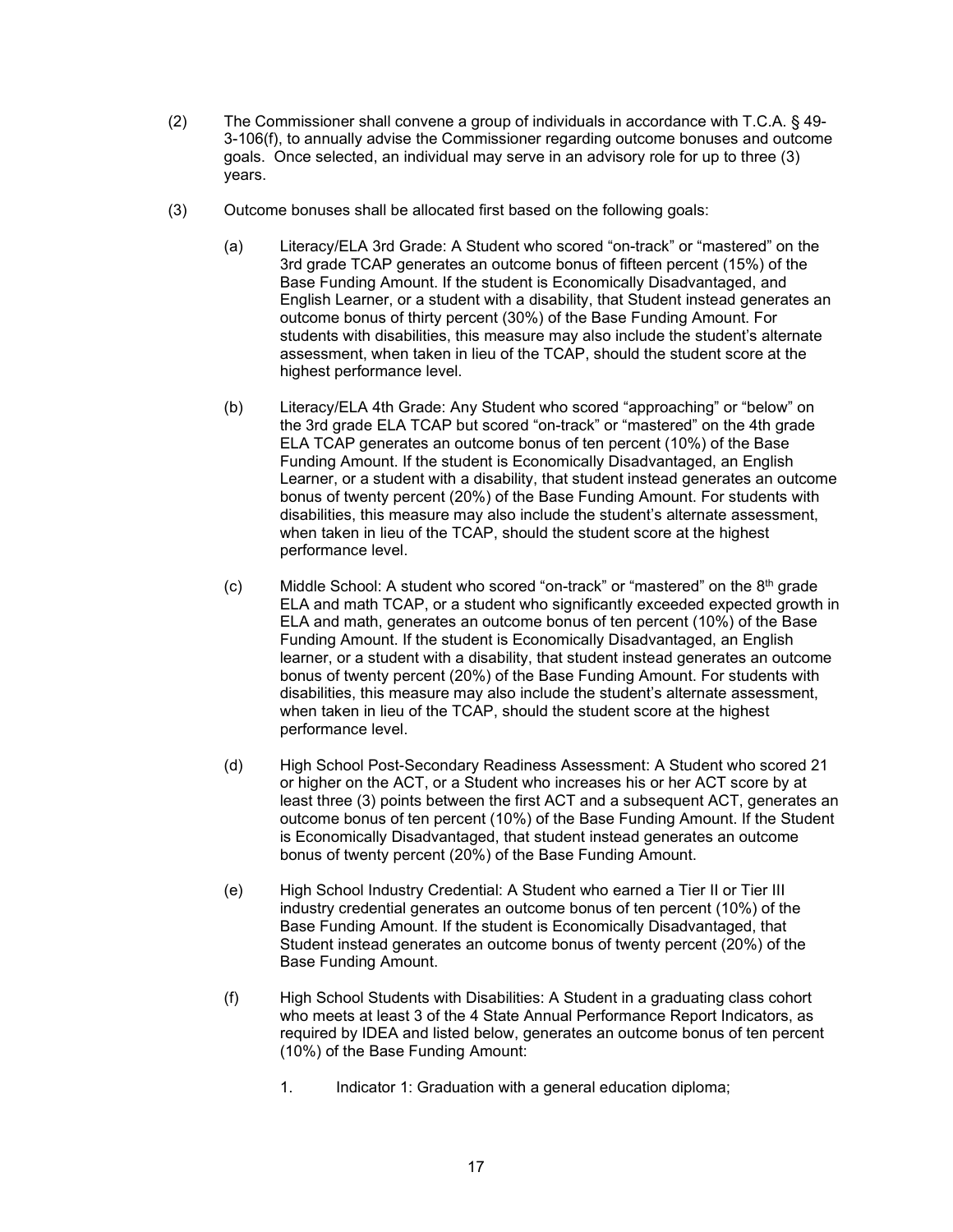- 2. Indicator 3C: Statewide Assessment Proficiency;
- 3. Indicator 5: Students who receive instruction eighty percent (80%) of the day in the general education setting;
- 4. Indicator 14: Post-school outcomes.
- (4) Once outcome bonuses have been allocated pursuant to paragraph (3), the remainder of available outcome funds shall be allocated proportionally based on the ReadyGrad indicator. A student meeting the ReadyGrad indicator will generate a bonus of ten percent (10%) of the Base Funding Amount. If the Student is Economically Disadvantaged, that student instead generates an outcome bonus of twenty percent (20%) of the Base Funding Amount. If outcome funding remains after these allocations, the ReadyGrad indicator outcome bonuses will be increased proportionally to use remaining funds.
- (5) If there is not enough funding appropriated to provide outcome bonuses pursuant to paragraph (3), the funding shall be reduced proportionally as provided in T.C.A. § 49-3- 106.

Authority: T.C.A. §§ 49-3-103(c), 49-3-106, 49-3-115. Administrative History:

- 0520-12-05-.07 Fast-Growth Eligibility and Calculation
	- (1) Subject to annual appropriations by the Tennessee General Assembly, the Department shall provide stipends to LEAs experiencing fast growth in accordance with T.C.A. § 49- 3-107. Funds appropriated for stipends must first be allocated for fast-growth stipends pursuant to subparagraph (a). If the funds appropriated for stipends exceed the amount required to fund fast-growth stipends pursuant to subparagraph (a), then the excess funds must next be allocated to fund infrastructure stipends pursuant to subparagraph (b). If the funds appropriated for stipends exceed the amount required to fund stipends pursuant to subparagraphs (a) and (b), then the Department may lower the percentage in subparagraph (a) to ensure that all funds appropriated are allocated and disbursed to LEAs.
		- (a) An LEA that experiences growth in the total allocation generated by Students in non-virtual schools in the LEA pursuant to T.C.A. § 49-3-105 in the current year in excess of 1.25 percent, as compared to the prior year, is eligible for a fastgrowth stipend equal to the increase in allocations in excess of 1.25 percent. If the funds appropriated are insufficient to provide for an LEA's fast-growth stipend, then the Commissioner shall apply a pro rata reduction to the stipend amount each LEA is otherwise eligible to receive. The Department shall determine which LEAs are eligible for fast-growth stipends and disburse them in accordance with the following procedure:
			- 1. The Department shall run the TISA for a given school year using prior year data, excluding outcome bonuses and removing virtual schools ADM, to establish a fast-growth baseline allocation.
			- 2. The Department shall run the TISA using current school year data, excluding outcome bonuses and virtual schools ADM, at five (5) points throughout the year to measure growth with each run capturing all closed reporting periods within the current school year.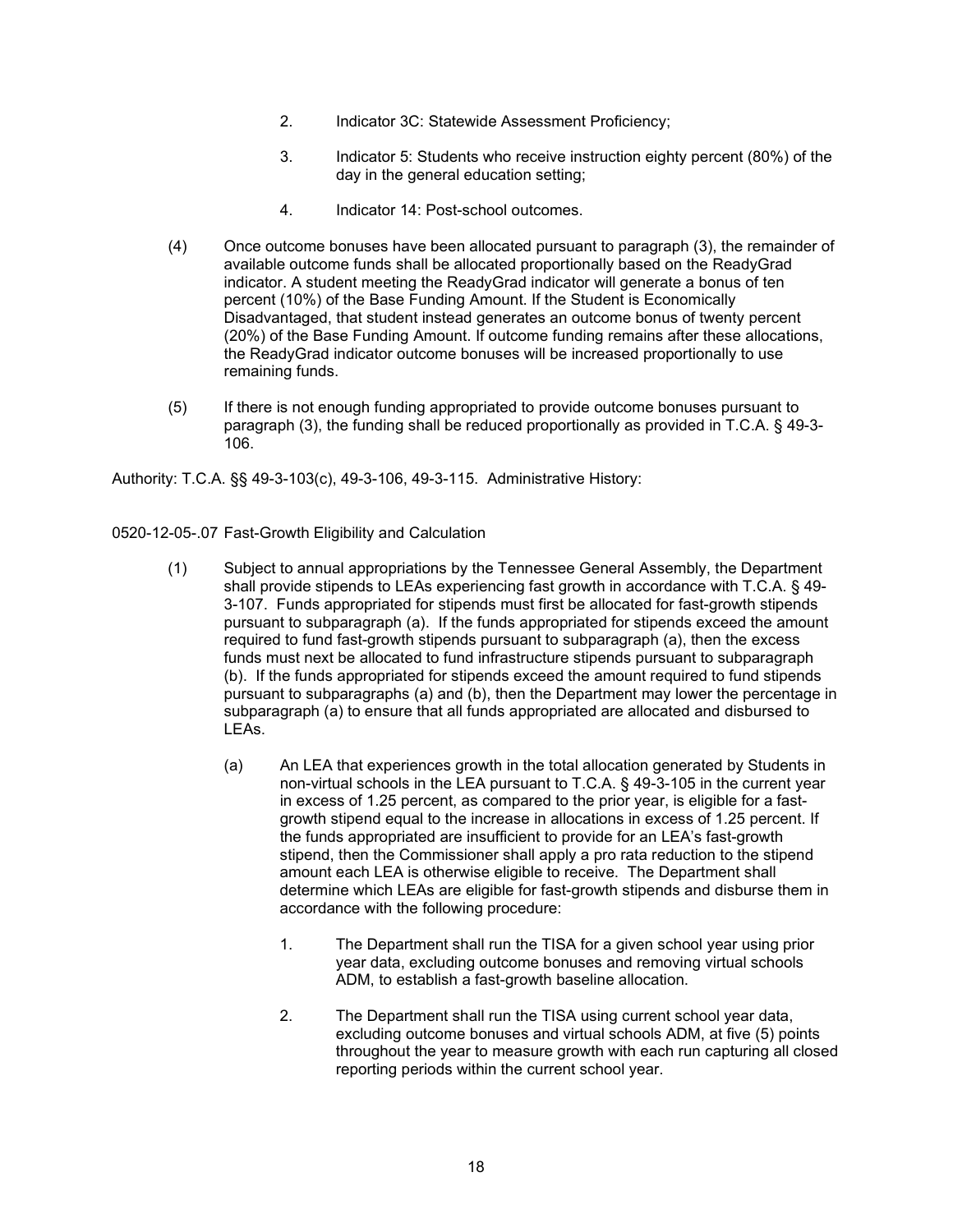- 3. For each of the calculations conducted pursuant to Step 2, the Department shall compare the resulting TISA allocation to the baseline allocation from Step 1. A current year allocation that is more than 1.25 percent higher than the baseline will qualify the LEA for a fast-growth stipend.
- 4. For each LEA eligible for a fast-growth stipend, the initial amount of the stipend shall be the state portion of the value difference of the growth measure run compared to the baseline allocation in excess of 1.25 percent.
- 5. The Department shall distribute fast-growth stipends to eligible LEAs in separate payments of one-fifth (1/5) of the full value of the difference as derived in Steps 3 and 4. Payments will be made on or before the 15th of the month in November, January, March, May, and July. The final July calculation will be a reconciliation of the verified reporting periods of the recently completed school year averaged together, mirroring the overall TISA calculation process.
- 6. If the value of Part 4 of Subparagraph (a) totaled for all eligible LEAs is in excess of the appropriation for fast-growth stipends, then the Department shall pro-rate the value of each LEA's award to ensure all funds are awarded in proportion to LEAs' initial amounts.
- 7. If the value of Part 4 of Subparagraph (a) totaled for all eligible LEAs is less than the appropriation for fast-growth stipends and all eligible infrastructure stipends have been distributed, then the Department shall lower the threshold for eligibility for fast-growth stipends from 1.25 percent until such time that all available funds have been disbursed.
- 8. The Department shall disburse fast-growth stipends with the TISA payments following each identified reporting period verification date.
- 9. Fast-growth stipends are calculated within each academic year and are not considered recurring grants to LEAs.
- 10. The fast growth stipend shall be fully funded by the state.
- (b) Subject to available appropriations, an LEA that experiences ADM growth in nonvirtual schools exceeding two percent (2%) for each year of a three-consecutiveyear period is eligible for an infrastructure stipend. The infrastructure stipend is a per-Student flat dollar amount based on the number of member Students in nonvirtual schools in the LEA for each school year in excess of a two percent (2%) ADM growth in non-virtual schools from the prior school year. An infrastructure stipend in a given year must be uniform for all eligible LEAs. The Department shall determine which LEAs are eligible for infrastructure stipends and distribute them to LEAs in accordance with the following procedure:
	- 1. The Department shall compare the LEA's non-virtual school ADM value used in the TISA base allocations for the three (3) prior school years. If the non-virtual school ADM value increased in each of the three (3) school years by more than two percent (2%) compared to the prior school year, then the LEA is eligible for an infrastructure stipend.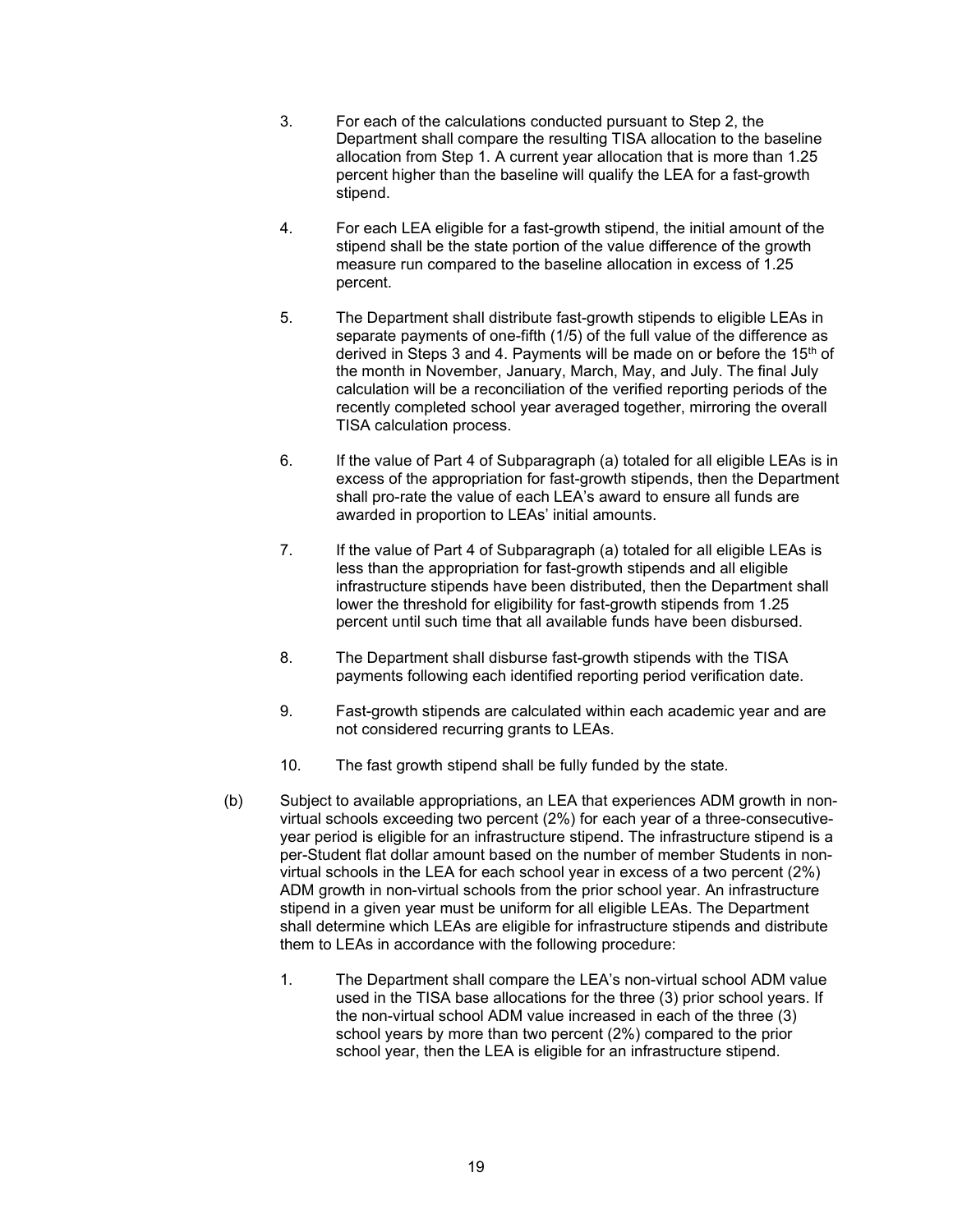- 2. The Department shall determine how many ADMs above the two percent (2%) growth threshold each LEA reported for the current school year compared to the prior year.
- 3. The Department shall determine each LEA's proportional share of the allocated infrastructure stipend funding by taking the total of each LEA's total ADMs determined in Part 2 of Subparagraph (b) over the total of all eligible LEAs' total ADMs determined in Part 2 of Subparagraph (b).
- 4. As part of the annual budget process, the department shall recommend to the Governor a maximum amount of funding to be made available for infrastructure stipends based on growth across the state. The final amount will be determined by the General Assembly through the appropriations process.
- 5. The Department shall multiply each LEA's proportional share determined in Part 3 of Subparagraph (b) by the overall allocation available for infrastructure stipends to set the award level for each eligible LEA.
- 6. The Department shall issue infrastructure stipends as a single payment to eligible LEAs in October of each year in which funds are appropriated by the Tennessee General Assembly for this purpose.
- 7. The Department shall calculate infrastructure stipends within each school year, and Infrastructure stipends are not considered recurring grants to LEAs.
- 8. The infrastructure stipend shall be fully funded by the state.

Authority: T.C.A. §§ 49-3-103(c), 49-3-107, 49-3-115. Administrative History:

0520-12-05-.08 Local Contribution and Fiscal Capacity

- (1) The Department will calculate the Local Contribution of each LEA using the following methodology:
	- (a) For each of the base and weighted components of the TISA, the Department will calculate thirty percent (30%) of the total statewide allocations generated under TISA for each component.
	- (b) The resulting amount will be multiplied by a county's Fiscal Capacity to determine the county's Local Contribution for each component.
	- (c) For counties with multiple LEAs, the Department will determine the proportion of total county funds generated by each LEA for each component. This proportion will then be multiplied by the county's Local Contribution to determine each LEA's individual contribution value.
	- (d) The required Local Contributions for the base and weights will then be summed to determine the total Local Contribution for each LEA.
	- (2) The Department will use Fiscal Capacity indices from the Tennessee Advisory Commission on Intergovernmental Relations (TACIR) and the Boyd Center for Business and Economic Research (CBER) at the University of Tennessee provided no later than May 1 of each year, weighted equally, to determine the Fiscal Capacity of each county.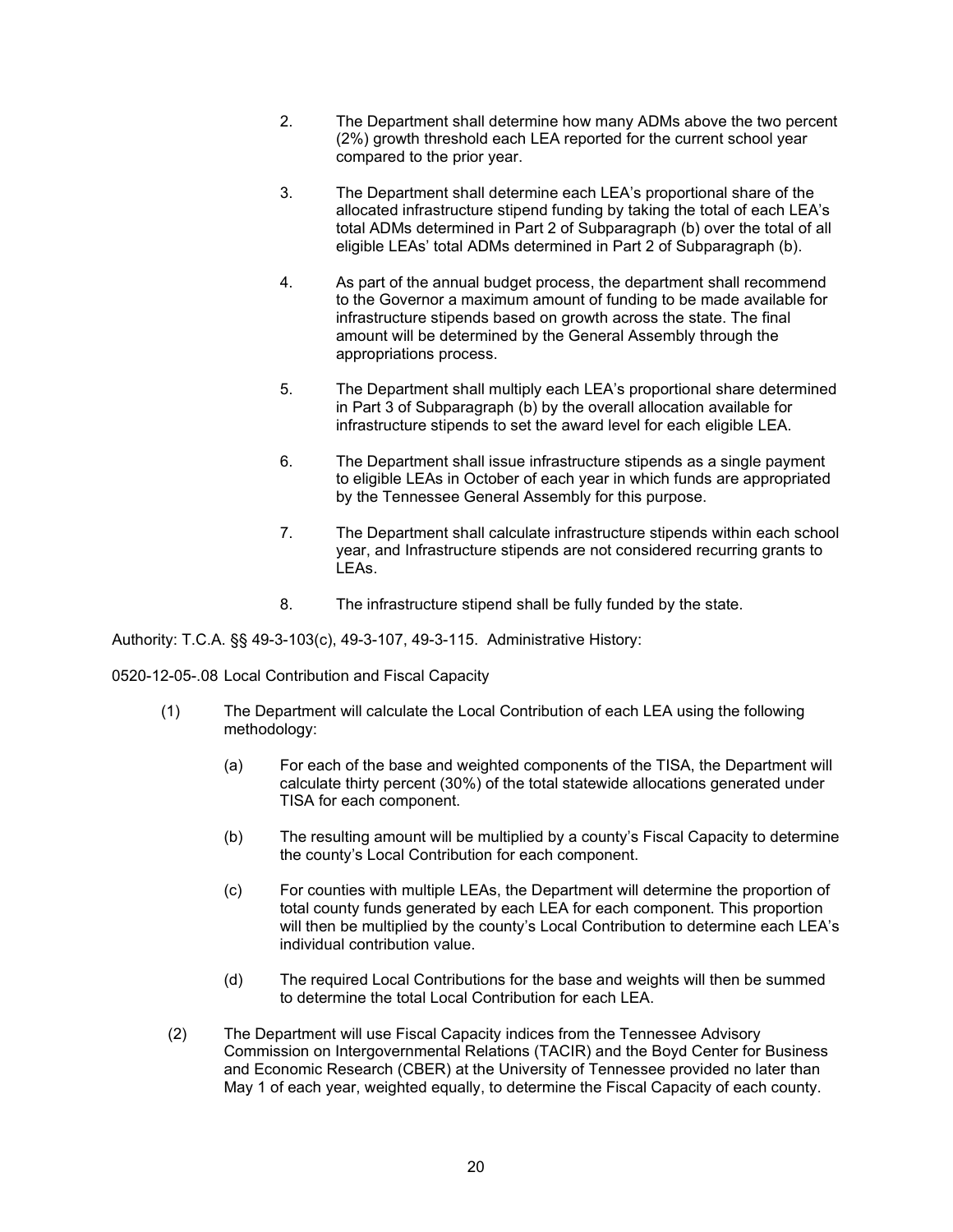(3) The formulas established by both TACIR and CBER shall be evaluated by the comptroller of the treasury and approved by the State Board of Education annually.

Authority: T.C.A. §§ 49-3-103(c), 49-3-115. Administrative History:

0520-12-05-.09 Cost Differential Factor Eligibility and Calculation

- (1) Subject to annual appropriations by the Tennessee General Assembly and in accordance with T.C.A. § 49-3-108(d), the Department may disburse Cost Differential Factor (CDF) grants to an LEA located in a county in which the cost of living is greater than the statewide average. An LEA is deemed located in a county in which the cost of living is greater than the statewide average and eligible for a CDF grant if the LEA is located in a county for which the ratio between the county's non-governmental wages and the statewide non-governmental wages is greater than one (1), as calculated by the Boyd Center for Business and Economic Research (CBER) at the University of Tennessee.
- (2) The Department shall calculate CDF grant amounts for eligible LEAs by using the following methodology:
	- (a) In each county with a CDF ratio greater than one (1), as determined annually by CBER, the Department will multiply the CDF ratio by the sum of the base, weights and direct funding TISA allocations generated by students within the given county for a given school year. If the county includes multiple LEAs, then the total allocations of all components listed above for LEAs within the county will be used and multiplied against the county's CDF.
	- (b) The Department shall total the resulting sums for all counties with a CDF above one (1) and divide each individual county's sum over the state total of eligible LEAs, generating a proportional share of the total state value.
	- (c) The Department shall then multiply the proportional share for each county by the total funding allocation available for CDF grants to determine the grant funding level for the county. If the county includes multiple LEAs, the county total will be distributed out to included LEAs proportional to each LEA's relative share of the total county funds used above.
- (3) The Department shall calculate the amount of CDF grants annually based on CBER data, appropriations, and TISA allocations. Grants shall be disbursed in equal amounts ten (10) times throughout the funding year in alignment with the payments of TISA allocations. Grant amounts shall not be adjusted within the year of the award.

Authority: T.C.A. §§ 49-3-103(c), 49-3-108(d), 49-3-109, 49-3-115. Administrative History:

0520-12-05-.10 Data Collection, Calculations, and Appeals

- (1) LEAs shall submit student and school-level data to the Department for the purpose of calculating TISA for kindergarten through grade twelve (K-12) public schools. Data to be collected includes:
	- (a) For the purpose of calculating the Base:
		- 1. ADM
	- (b) For the purpose of calculating the Weighted Allocations, the following data components will be used: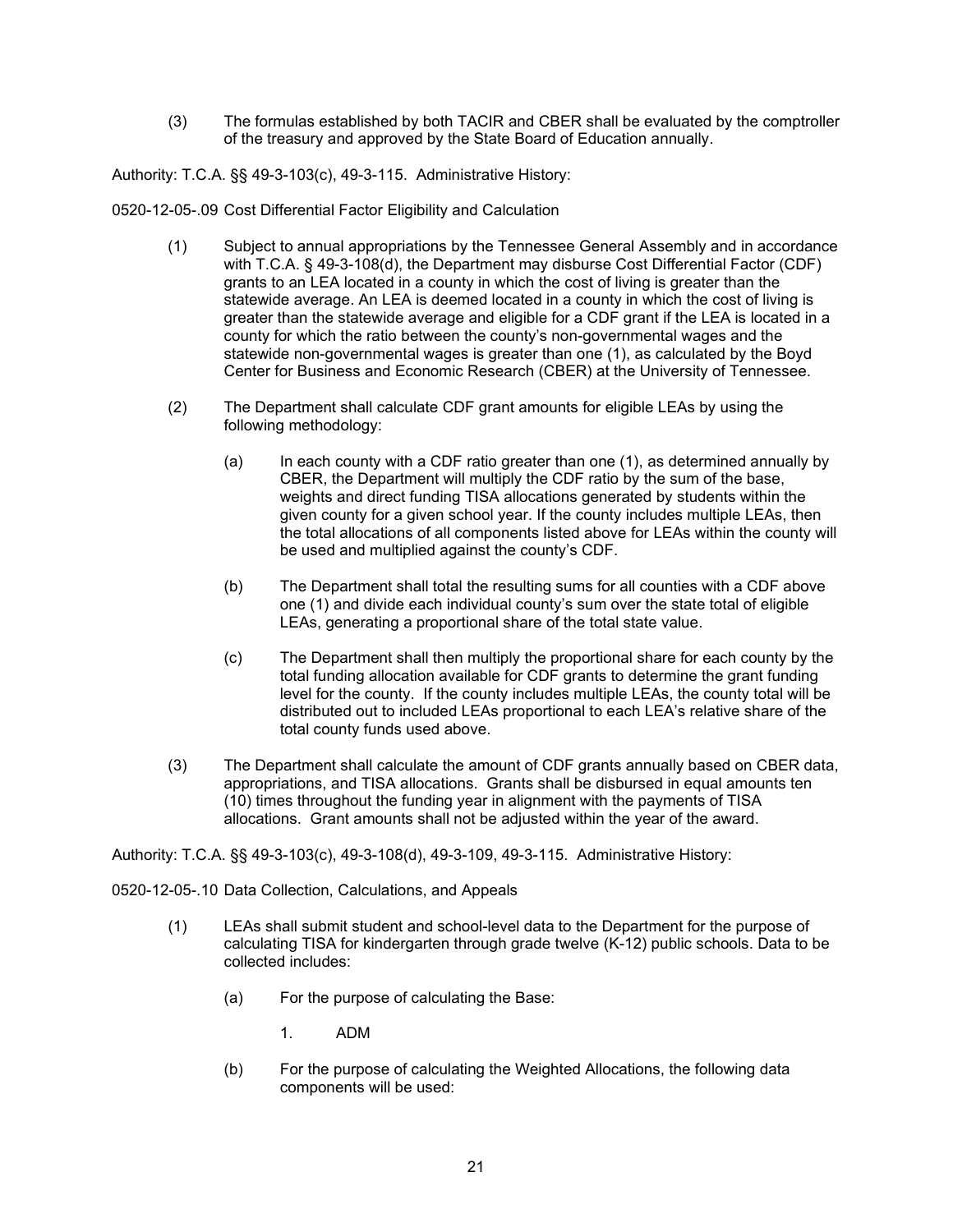- 1. Economically Disadvantaged: Economically Disadvantaged ADM
- 2. Concentrated Poverty:
	- (i) ADM
	- (ii) Title I Eligible Schools as determined in the LEA's Consolidated Funding Application. Schools designated as schoolwide under waiver applications shall not be included for this purpose.
- 3. Small District:
	- (i) ADM
- 4. Sparse District:
	- (i) ADM
- 5. Unique Learning Needs Data
	- (i) Students Receiving Special Education and Related Services
		- I. Special Education Option 1 ADM
		- II. Special Education Option 2 ADM
		- III. Special Education Option 3 ADM
		- IV. Special Education Option 4 ADM
		- V. Special Education Option 5 ADM
		- VI. Special Education Option 6 ADM
		- VII. Special Education Option 7 ADM
		- VIII. Special Education Option 8 ADM
		- IX. Special Education Option 9 ADM
		- X. Special Education Option 10 ADM
	- (ii) Students with Characteristics of Dyslexia
		- I. Characteristics of Dyslexia ADM
	- (iii) English Learners (EL)
		- I. EL Direct Service (L) ADM
		- II. EL Waived Services (W) ADM
		- III. EL Transition Year 1 (T1) ADM
		- IV. EL Transition Year 2 (T2) ADM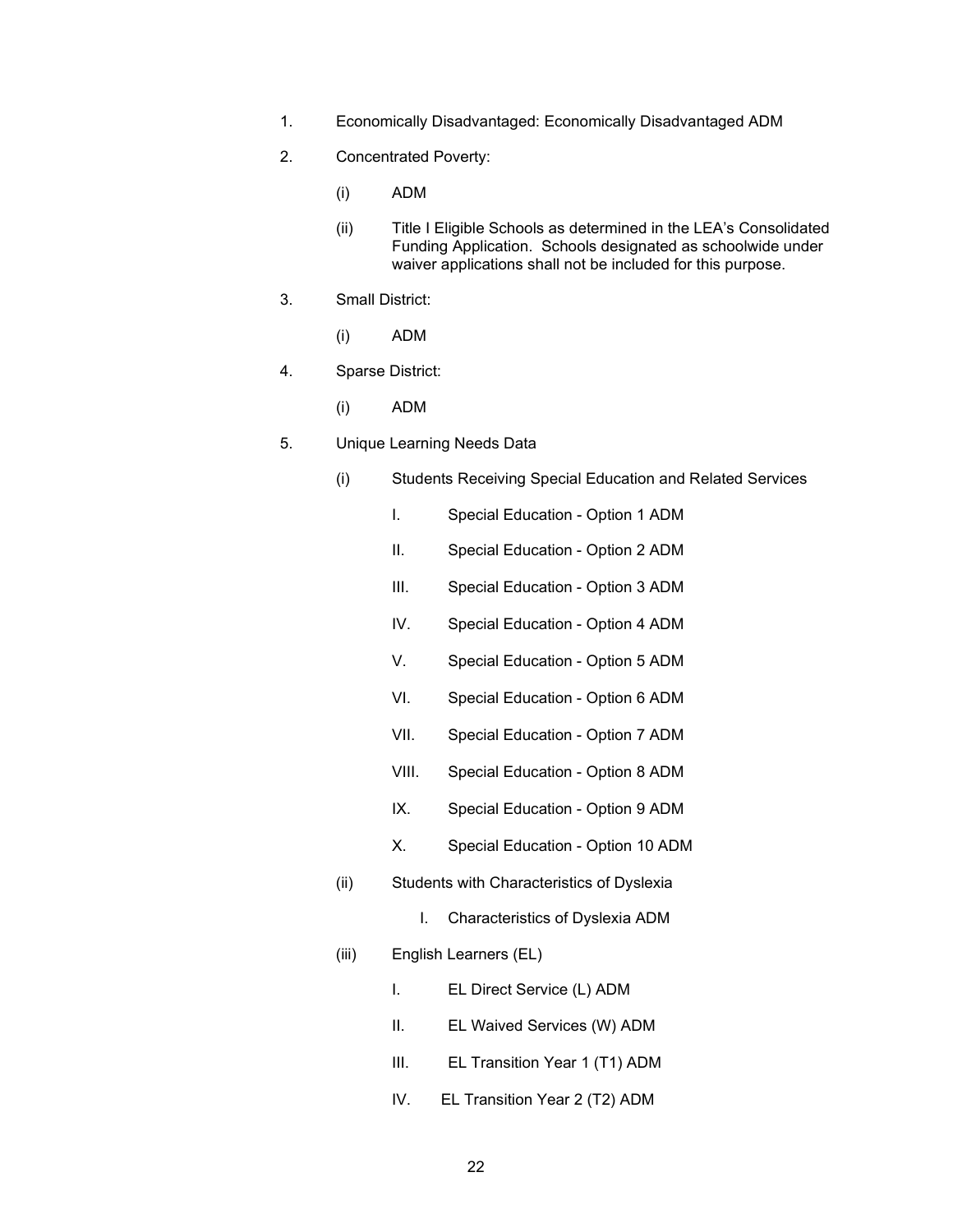- (c) For the purpose of calculating Direct Allocations; the following data components will be used:
	- 1. Rising Fourth Grade Students:
		- (i) Grade 3 ADM
		- (ii) TCAP Performance Level Data
	- 2. Students in Career and Technical Programs:
		- (i) Program of Student by Student
		- (ii) Course Membership ADM
	- 3. Students Taking Postsecondary Readiness Assessment:
		- (i) Grade 11 and 12 ADM
	- 4. Kindergarten Grade 3 Students:
		- (i) Kindergarten Grade 3 ADM
	- 5. Public Charter School Students:
		- (i) Public Charter Schools ADM
- (2) The Department shall report the following data used in the TISA calculations:
	- (a) For the purpose of calculating Weighted Allocations:
		- 1. Sparse: Geographic size in square miles of the county aligned to county systems
	- (b) For the purpose of calculating Direct Allocations:
		- 1. Students in Career and Technical Programs:
			- (i) List of all approved Career and Technical Programs by level; and
			- (ii) Course listing by Career and Technical Program, including alignment to first, second, third, or fourth year.
	- (c) For the purpose of calculating Local Contributions:
		- 1. Fiscal Capacity indices as calculated by TACIR and CBER
- (3) To ensure proper reporting of data needed to calculate TISA, LEAs shall submit all required data on a regular and ongoing basis as described in the TISA guide. The TISA guide shall be updated annually to ensure LEAs have an updated data submission calendar.
- (4) LEAs shall certify their local-level data in each of the nine (9) school year reporting periods. LEAs shall acknowledge their period data submission on or before the 15<sup>th</sup> of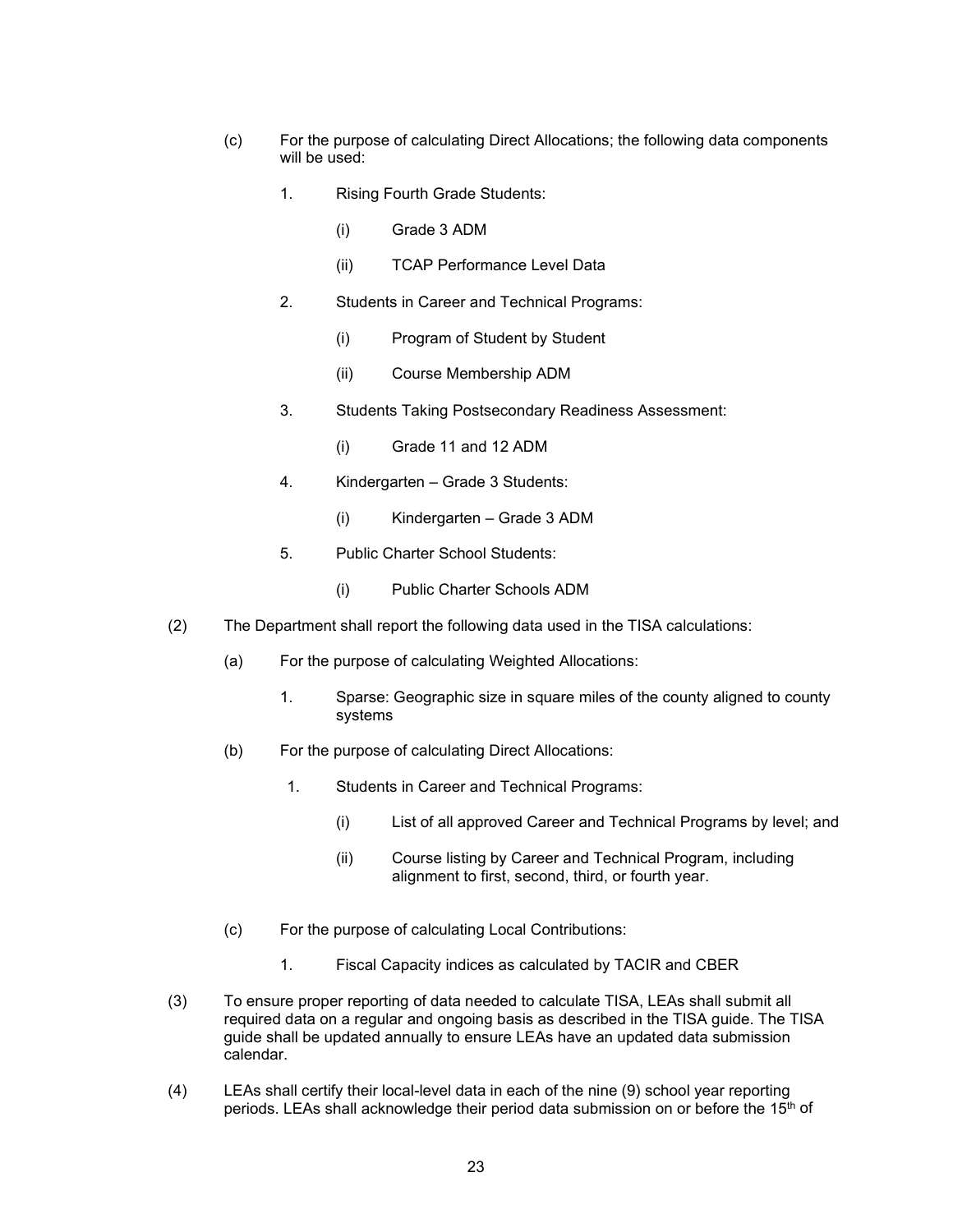each reporting period month. LEA School Directors shall certify their period data submission by the last business day of each month. The Department shall provide a snapshot of an LEA's reporting period data following the period submission to allow for data review and revision ahead of the period certification deadline on the last business day of each month. The Department shall issue preliminary TISA allocations in April, May, and June and issue final allocations in July of each year.

- (5) Data Calculations Special Considerations
	- (a) ADM for each component of the TISA formula shall be calculated using all nine (9) reporting periods, weighted equally.
	- (b) ADM data shall include reporting data for early graduates, inclusive of all student attributes.
- (6) Data Appeals Process
	- (a) The Department shall ensure all LEAs can appeal and correct substantive reporting discrepancies by reporting period through a formal process to be detailed in the TISA guide.
	- (b) The Department shall ensure all LEAs have the opportunity to appeal final TISA allocations due to an alleged error in the calculation process within fifteen (15) business days from the issuance of final allocations.

Authority: T.C.A. §§ 49-3-103(c), 49-3-108(h), 49-3-115. Administrative History:

0520-12-05-.11 ADM Calculations

- (1) The Department shall make the following Student ADM calculations to implement TISA:
	- (a) ADM from the current year is used to calculate the following year's TISA allocation. A Student generates Weighted Allocations, none of which is mutually exclusive of another.
	- (b) A Student generates ULN Weighted Allocations for primary and secondary services for Special Education and Related Services, for English Learner status, and for Characteristics of Dyslexia status.
	- (c) Base funding is calculated by multiplying the total ADM by the base funding per-Student amount.
	- (d) Economically Disadvantaged funding is calculated by multiplying the base amount by the Economically Disadvantaged weight as determined by law, and then multiplying that amount by the Economically Disadvantaged ADM.
	- (e) Concentrated Poverty funding is calculated by multiplying the base amount by the Concentrated Poverty weight as determined by law, and then multiply that amount by the school's Title I eligible ADM.
	- (f) Small District funding is calculated by multiplying the base amount by the Small District ADM as determined by law by the district's ADM.
	- (g) Sparsity funding is calculated by multiplying the base amount by the sparsity ADM as determined by law by the district's ADM.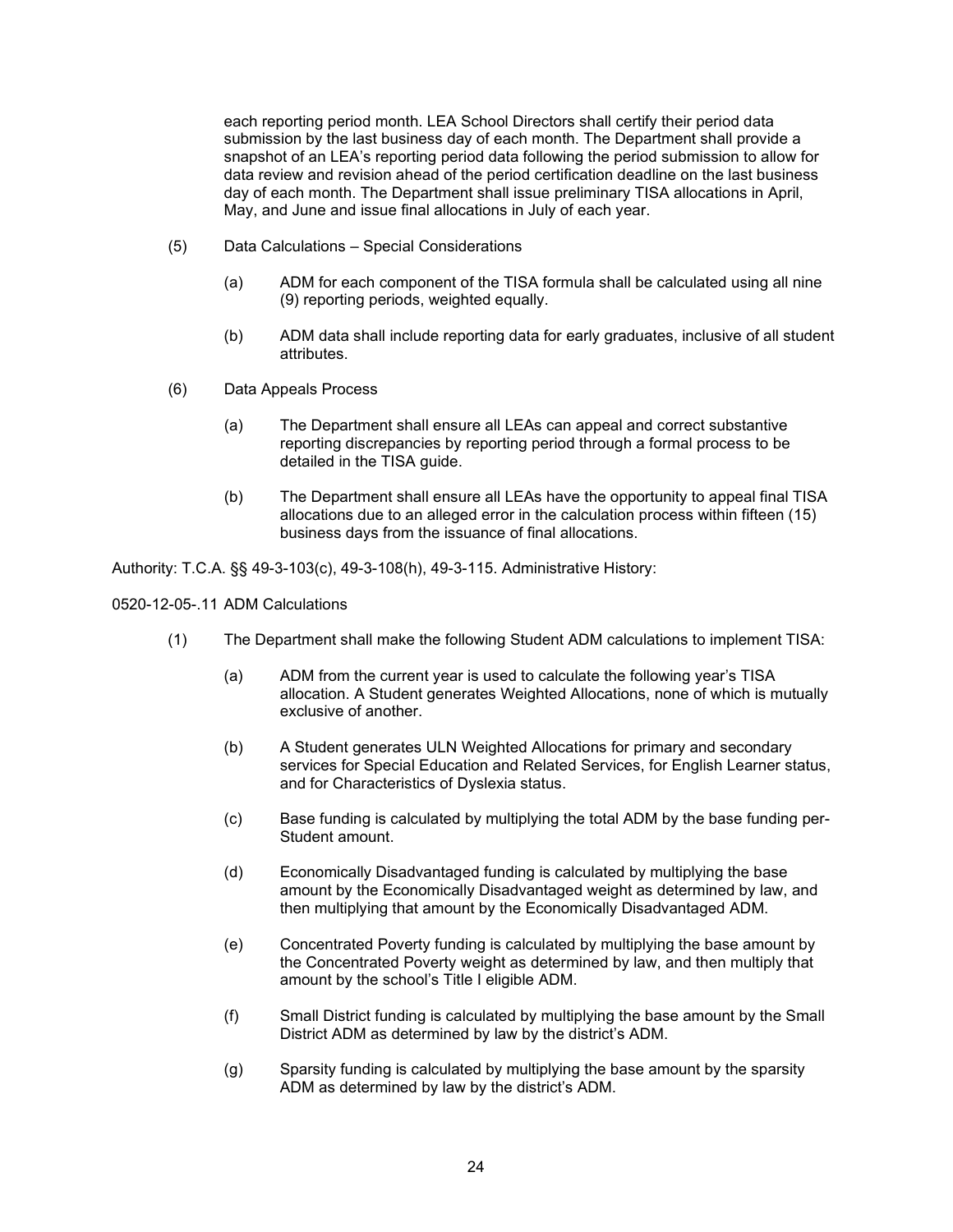# Authority: T.C.A. §§ 49-3-103(c), 49-3-115. Administrative History:

0520-12-05-.12 Distribution of Funds

- (1) The Department shall distribute allocated education funding periodically throughout the school year according to a schedule established by the commissioners of education and finance and administration, subject to all applicable restrictions prescribed by law.
	- (a) Approximately one tenth (1/10) of the estimated total of the state funds annually appropriated for TISA shall be distributed on or about August 15, and on or about the fifteenth day of each succeeding month through April 15, and the amount of the remainder due each LEA for the school year shall be determined during June of such school year.
	- (b) The amount of the remainder due shall be determined based on the records that each LEA has furnished the Department. The actual delivery of the warrant covering the final distribution to an LEA shall not be made until after all records required by the Department have been furnished.
	- (c) Before a full and complete settlement is made with any LEA for any year, all records and reports required by the Department shall be filed with the Department by the LEA.
- (2) LEAs that authorize public charter schools shall distribute state and local funds pursuant to State Board rules regarding the allocation of state and local funds to charter schools.
- (3) If state funds available for distribution are insufficient to meet an LEA's TISA allocation for a school year, then the Department shall apply a pro rata reduction to the amount that each LEA is allocated. If it is necessary to issue pro rata payments, the Commissioner, with the approval of the State Board, may waive any requirements prescribed by law, rule, or otherwise until the State provides the required funding; provided, however, that the Commissioner shall not waive the regulatory or statutory requirements listed in T.C.A.  $§$  49-1-201(d)(1)(A)-(O).
- (4) The Department shall apply the following minimum allocation requirements when distributing TISA funds:
	- (a) An LEA's allocated education funding shall not decrease more than five percent (5%) from one (1) year to the next year.
	- (b) If an LEA's TISA allocation decreases by more than five percent (5%) from the LEA's TISA allocation for the prior school year, then the Department shall allocate additional funds to the LEA in an amount such that the decrease in the LEA's TISA allocation for the current year is only five percent (5%). The Department will use the relative contribution of state and local funds in the original TISA allocation to set the state and Local Contributions of the updated allocations.
	- (c) The Department shall not allocate additional funds to an LEA pursuant to T.C.A. § 49-3-108(c) if the Department is required to allocate additional funds to the LEA pursuant to T.C.A. § 49-3-108 subsection (b).
- (5) Subject to appropriations by the Tennessee General Assembly and pursuant to T.C.A. §  $49-3-108(d)(1)$ , the Department shall distribute a grant to an LEA meeting the following criteria: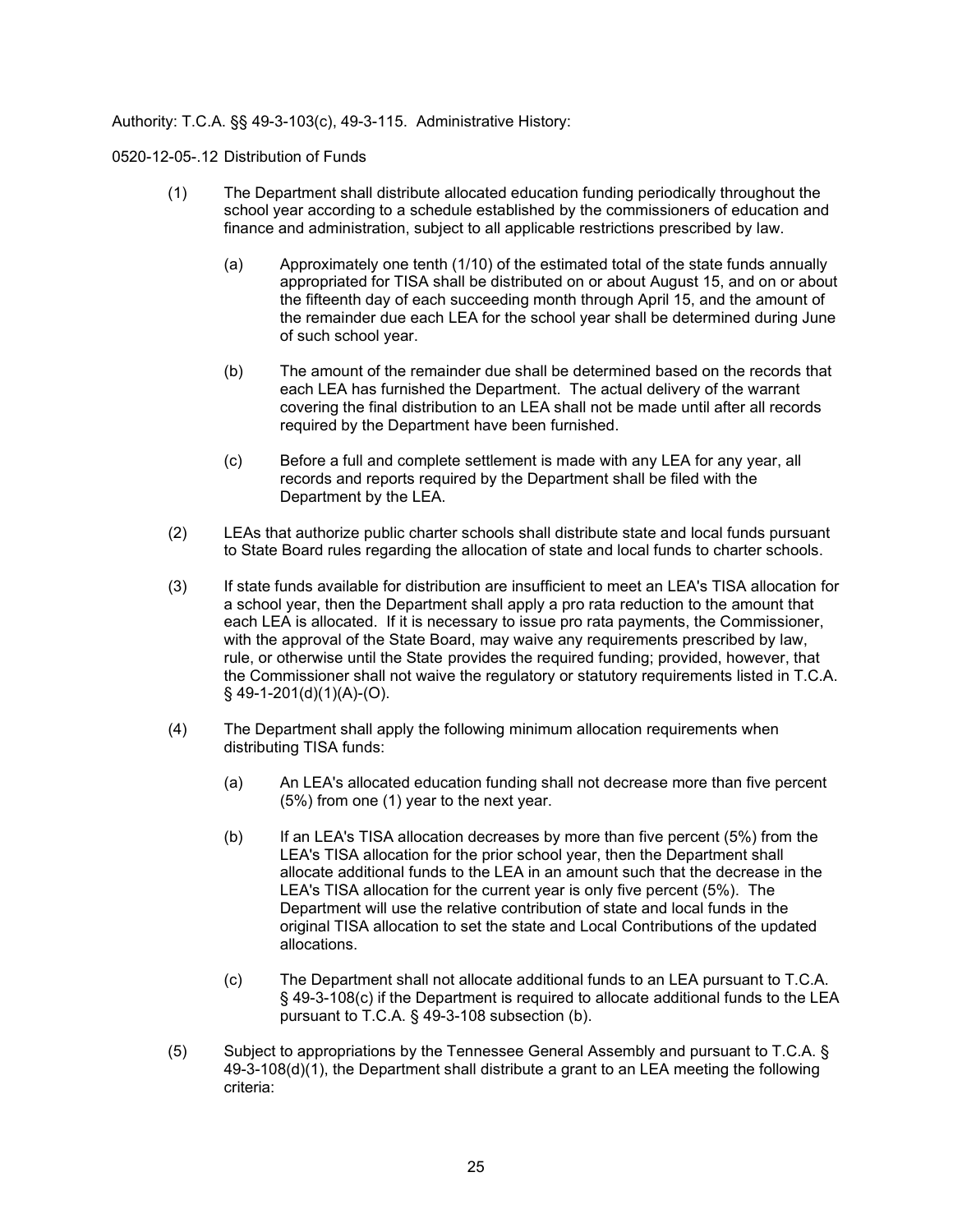- (a) The LEA that is located within a county designated as distressed or at risk by the commissioner of economic and community development and for which the LEA's Fiscal Capacity and Local Contribution increase the LEA's maintenance of effort requirements pursuant to T.C.A. § 49-3-314(c)(3)(A). Distressed or at-risk grant funding is calculated as a flat dollar value equal to the amount of the required increase in their Local Contribution; or
- (b) The LEA is located within a county having an active tourism development zone agreement executed before July 1, 2023, and having a population of not less than ninety-eight thousand three hundred (98,300) nor more than ninety-eight thousand four hundred (98,400), according to the 2020 federal census or any subsequent federal census. This annual grant is to be in the amount of \$1,840,000.
- $(6)$  An LEA that satisfies the criteria of subparagraphs  $(5)(a)$  and  $(b)$  may receive multiple grants.

Authority: T.C.A. §§ 49-3-103(c), 49-3-115. Administrative History:

0520-12-05.13 BEP Transition Funding

- (1) If, during the first year of implementation of the TISA, an LEA's allocated TISA funds total less than the LEA's Baseline Funding Amount, Baseline Funding Amount defined as the BEP allocation received in FY2022-23 plus grants received for Family Resource Centers, School Safety, and Coordinated School Health, then the Department shall allocate additional funds to the LEA in an amount equal to one hundred percent (100%) of the difference between the LEA's Baseline Funding Amount and the LEA's allocated TISA amount.
- (2) If an LEA was eligible for additional funds under subdivision Paragraph (1), and if, during the second year of implementation of the TISA, the LEA's allocated TISA funds total less than the LEA's Baseline Funding Amount, then the Department shall allocate additional funds to the LEA in an amount equal to seventy-five percent (75%) of the difference between the LEA's Baseline Funding Amount and the LEA's allocated TISA amount.
- (3) If an LEA was eligible for additional funds under Paragraphs (1) and (2), and if, during the third year of implementation of the TISA, the LEA's allocated TISA funds total less than the LEA's Baseline Funding Amount, then the Department shall allocate additional funds to the LEA in an amount equal to fifty percent (50%) of the difference between the LEA's Baseline Funding Amount and the LEA's allocated TISA amount.
- (4) If an LEA was eligible for additional funds under Paragraphs (1)-(3), and if, during the fourth year of implementation of the TISA, the LEA's allocated TISA funds total less than the LEA's Baseline Funding Amount, then the Department shall allocate additional funds to the LEA in an amount equal to twenty-five percent (25%) of the difference between the LEA's Baseline Funding Amount and the LEA's allocated TISA amount.
- (5) The calculation for BEP Transition funding will use the following methodology:
	- (a) An LEA must qualify for BEP Transition Funding in the first year of TISA implementation to receive any funding under the BEP Transition Funding in the subsequent three years. If an LEA qualifies for BEP Transition Funding in the first year of TISA implementation and in any one (1) of the subsequent three (3) years the TISA allocation to the LEA exceeds the Baseline Funding Amount, the LEA will no longer qualify for BEP Transition Funding.